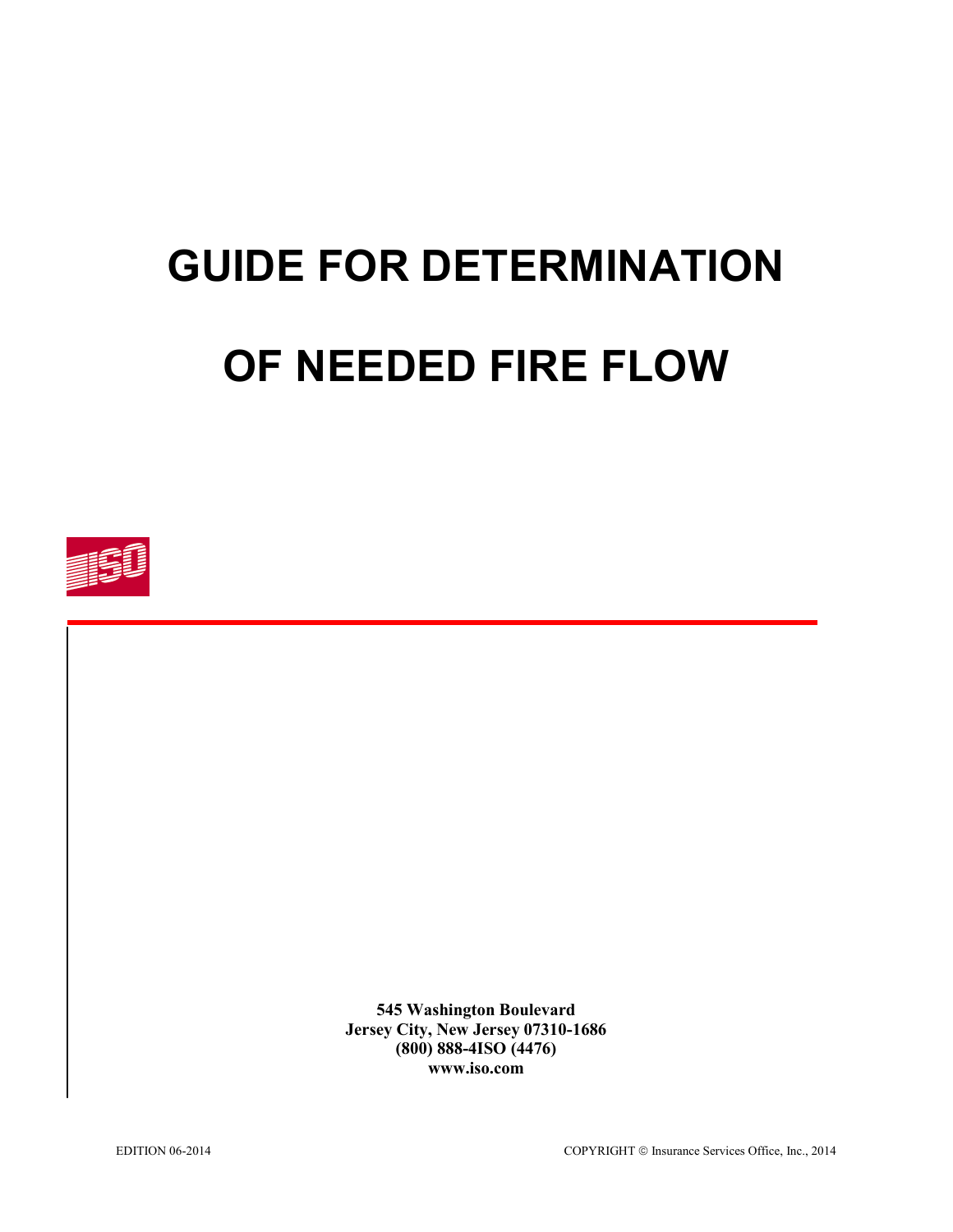## **FOREWORD**

ISO has prepared this guide as an aid in estimating the amount of water that should be available for municipal fire protection. ISO calls this the Needed Fire Flow. This publication is only a guide and requires knowledge and experience in fire protection engineering for its effective application.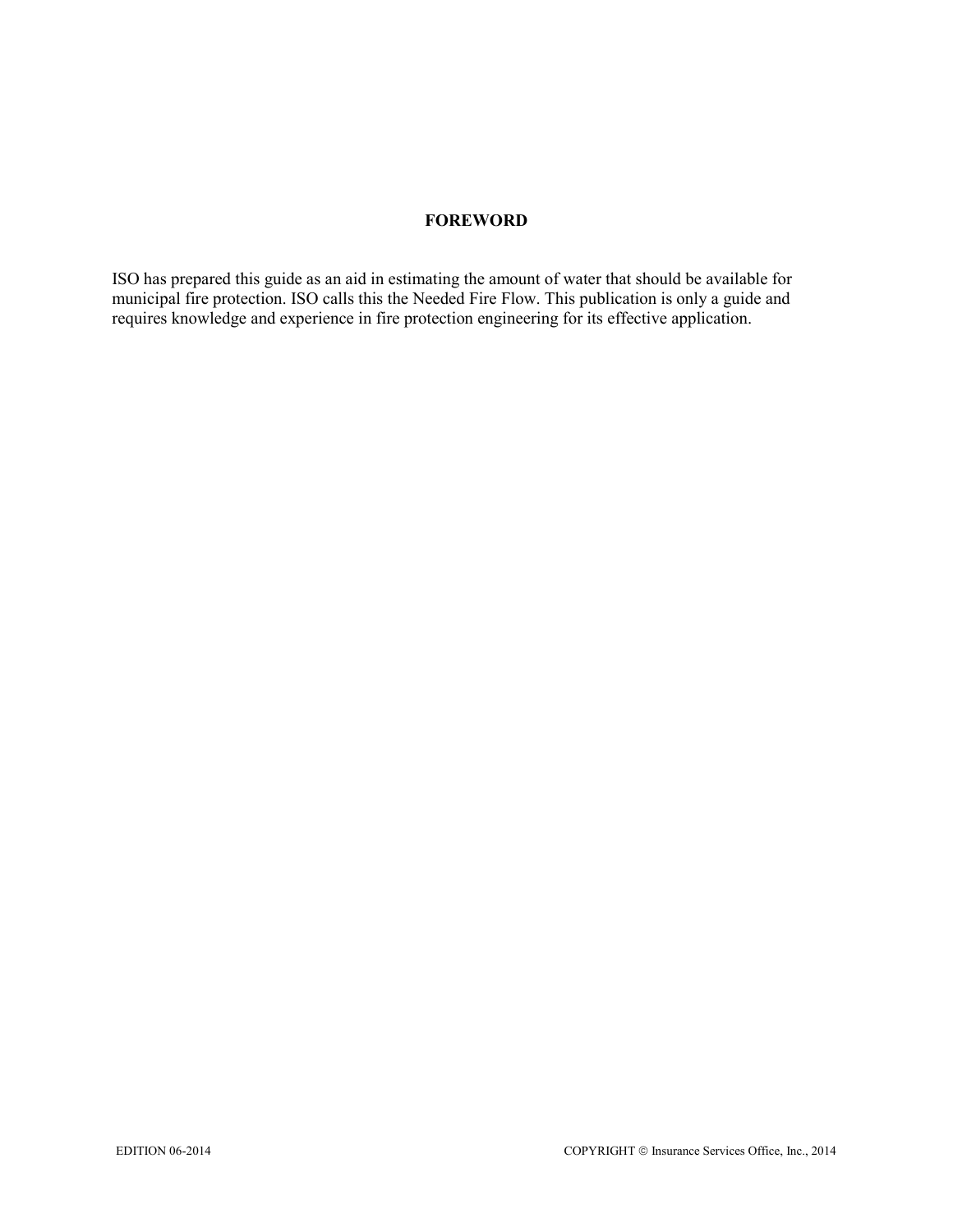# **INDEX**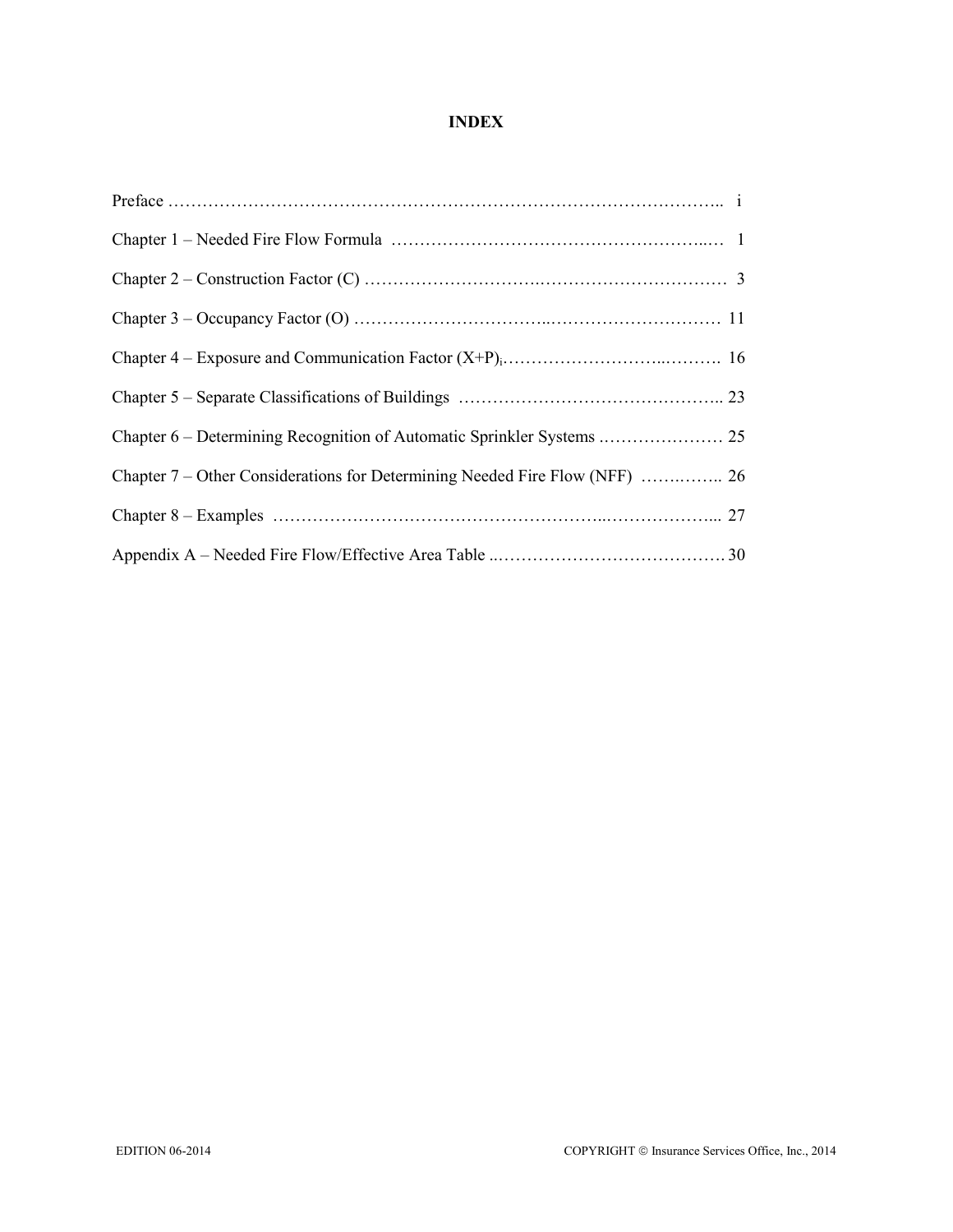#### **PREFACE**

ISO is the premier source of information, products, and services related to property and liability risk. For a broad spectrum of types of insurance, ISO provides statistical, actuarial, underwriting, and claims information and analyses; consulting and technical services; policy language; information about specific locations; fraud-identification tools; and data processing. In the United States and around the world, ISO serves insurers, reinsurers, agents, brokers, self-insured, risk managers, insurance regulators, fire departments, and other government agencies.

One of ISO's important services is to evaluate the fire suppression delivery systems of jurisdictions around the country. The result of those reviews is a classification number that ISO distributes to insurers. Insurance companies use the Public Protection Classification (PPC™) information to help establish fair premiums for fire insurance generally offering lower premiums in communities with better fire protection.

ISO uses the Fire Suppression Rating Schedule (FSRS) to define the criteria used in the evaluation of a community's fire defenses. Within the FSRS, a section titled "Needed Fire Flow" outlines the methodology for determining the amount of water necessary for providing fire protection at selected locations throughout the community. ISO uses the needed fire flows to:

- 1. Determine the community's "Basic Fire Flow (BFF)." The Basic Fire Flow is the fifth highest Needed Fire Flow (NFF) in the community. ISO uses the BFF to determine the number of apparatus, the size of apparatus fire pumps, and special fire-fighting equipment needed in the community.
- 2. Determine the adequacy of the water supply and delivery system. ISO calculates the NFF for selected properties and then determines the water flow capabilities at these sites. ISO then calculates a ratio considering the need (NFF) and the availability (water flow capability). ISO uses that ratio in calculating the credit points identified in the FSRS.

ISO developed the NFF through a review of actual large-loss fires. ISO recorded the average fire flow and other important factors, including construction type, occupancy type, area of the building, and exposures. Those factors are the foundation of the needed fire flow formula.

The following pages include a number of excerpts from another ISO document, the Specific Commercial Property Evaluation Schedule (SCOPES). ISO uses the SCOPES manual to weigh features of individual properties for the purpose of defining the building's vulnerability to future fire loss. Insurers also use the information in their underwriting and ratemaking decisions.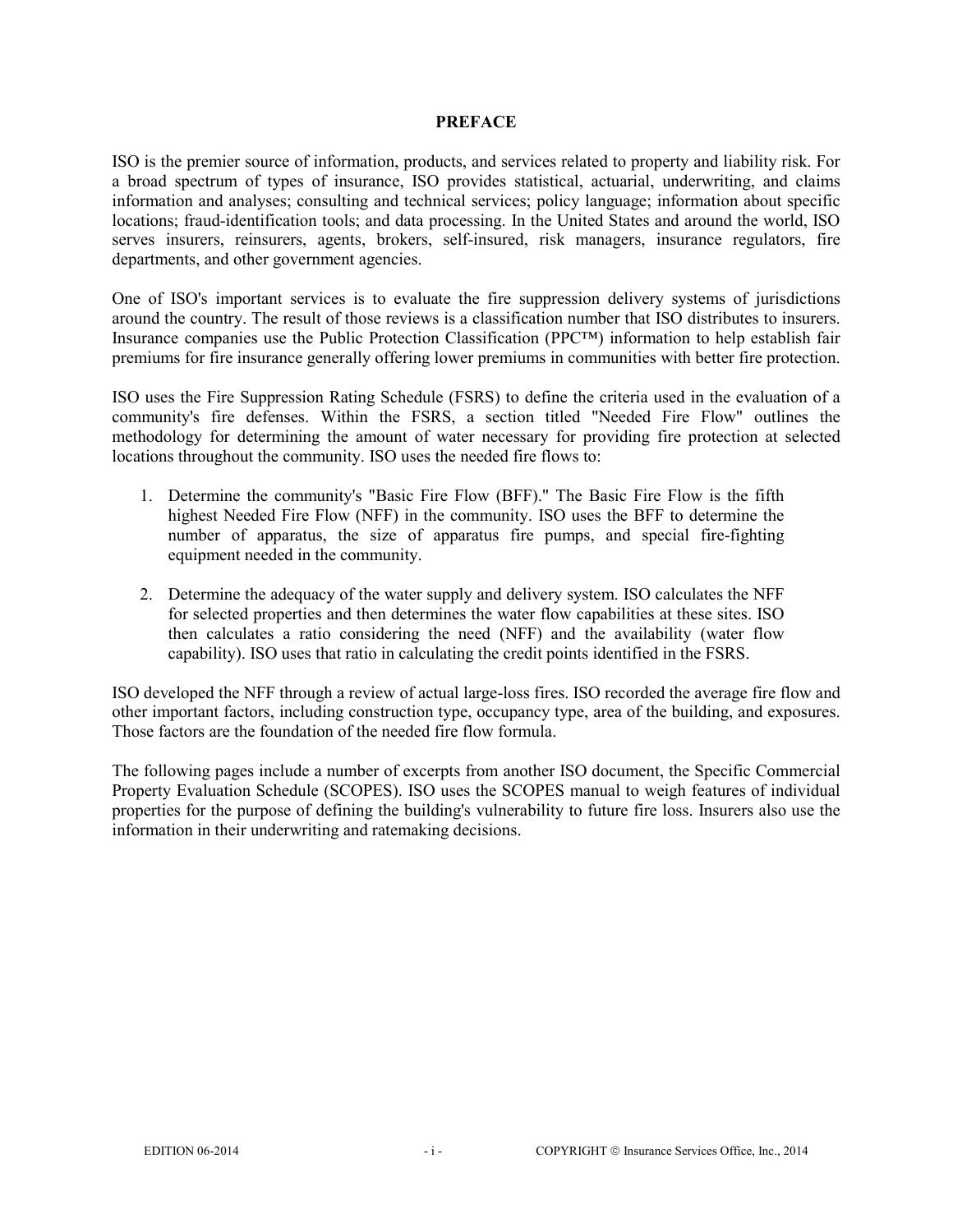#### **Needed Fire Flow Formula**

To estimate the amount of water required to fight a fire in an individual, non-sprinklered building, ISO uses the formula:

where

|    | $NFF_i$ = the needed fire flow in gallons per minute (gpm)               |
|----|--------------------------------------------------------------------------|
|    | $=$ a factor related to the type of construction and effective area      |
| () | $=$ a factor related to the type of occupancy                            |
|    | $=$ a factor related to the exposure hazard of adjacent buildings        |
| D  | $=$ a factor related to the communication hazard with adjacent buildings |

To calculate the NFF of a building, you will need to determine the predominant type (class) of construction, size (effective area) of the building, predominant type (class) of occupancy, exposure to the property, and the factor for communication to another building.

Here is the step-by-step process:

- Step 1. Determine the predominant construction type and the associated factor (F).
- Step 2. Determine the effective area (A).
- Step 3. Substituting the values for "F" and "A" into the formula  $C = 18F(\sqrt{A})$  and calculate the construction factor (C).
- Step 4. Round the construction factor (C) to the nearest 250 gpm.
- Step 5. Determine the predominant occupancy type and the associated factor (O).
- Step 6. If there is exposure buildings, determine the exposure factor by identifying the construction type and length-height value of the exposure building, construction type of the facing wall of the subject building and the distance (in feet) to the exposure building. Also make note of any openings and protection of those openings in the wall facing the subject building (the building the needed fire flow is being calculated on). The factor related to the exposure building is (X).
- Step 7. If there is communication with adjacent buildings, determine communication factor by identifying the combustibility of the passageway, whether the passageway is open or enclosed, the length, and a description of any protection provided in the passageway openings. The factor related to the communications between buildings is (P).
- Step 8. Substitute the values for the factors in the formula  $NFF_i = (C_i)(O_i)[1.0 + (X + P)_i]$ to determine the needed fire flow.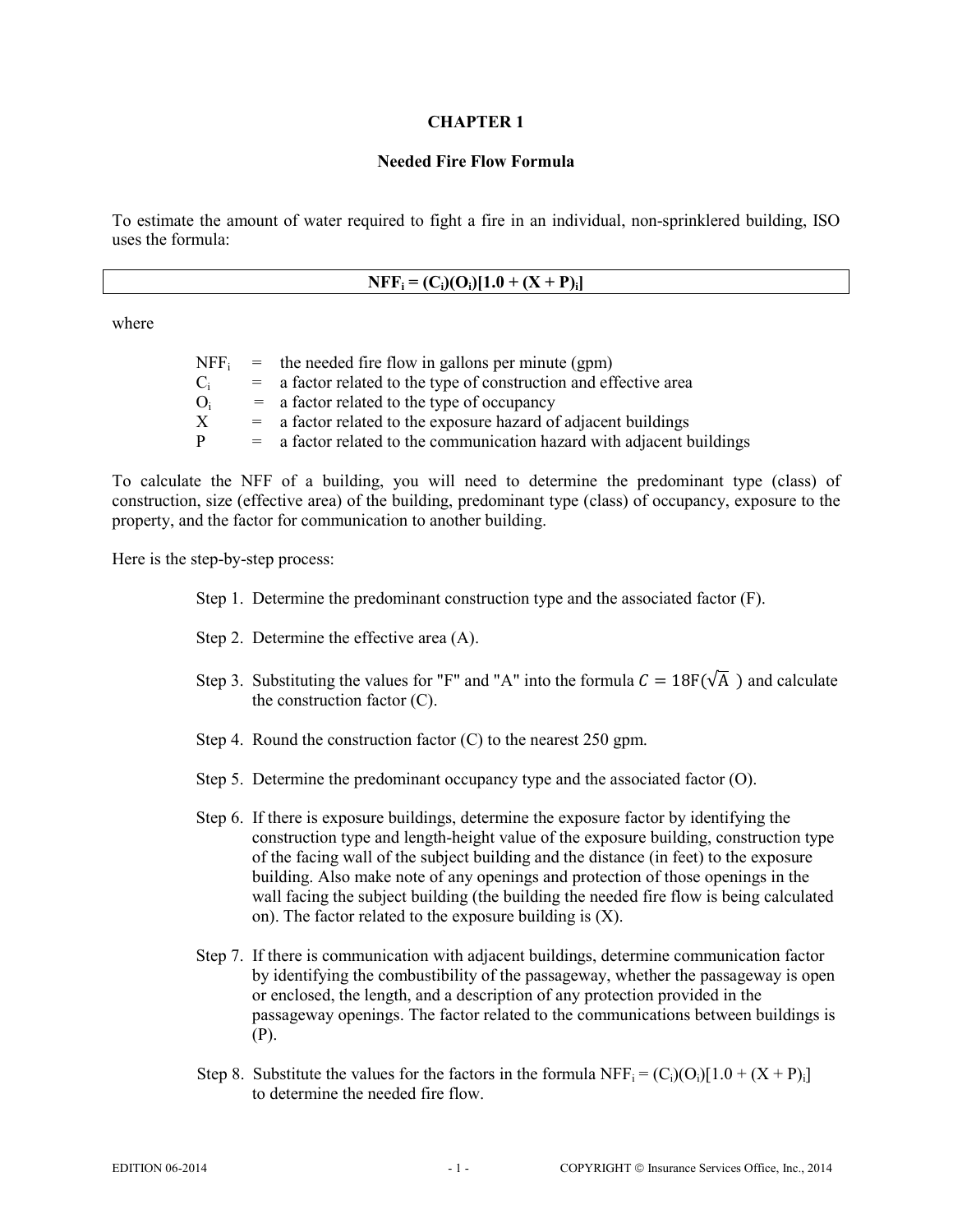- Note: (1) The NFF for commercial occupancies protected by an automatic fire sprinkler system installed in accordance with the general criteria of NFPA 13, *Standard for Installation of Sprinkler Systems*, is the demand at the base of the automatic sprinkler riser and inside/outside hose stream demand.
	- (2) The NFF for residential occupancies (such as apartment buildings, lodgings and rooming houses, board and care facilities, hotels, motels and dormitories) protected by an automatic fire sprinkler system installed in accordance with the general criteria of NFPA 13R, Standard for the Installation of Sprinkler Systems in Residential Occupancies up to and including Four Stories in Height, is the demand at the base of the automatic sprinkler riser.

The minimum NFF is 1,000 gpm at 20 psi for a duration of 2 hours.

(3) The NFF for a 1- or 2-family dwelling protected with an automatic fire sprinkler system installed in accordance with the general criteria of NFPA 13D, *Installation of Sprinkler Systems for One- and Two-Family Dwellings and Manufactured Homes*, is the demand at the base of the automatic sprinkler riser.

The minimum NFF is 500 gpm at 20 psi for a duration of 1 hour.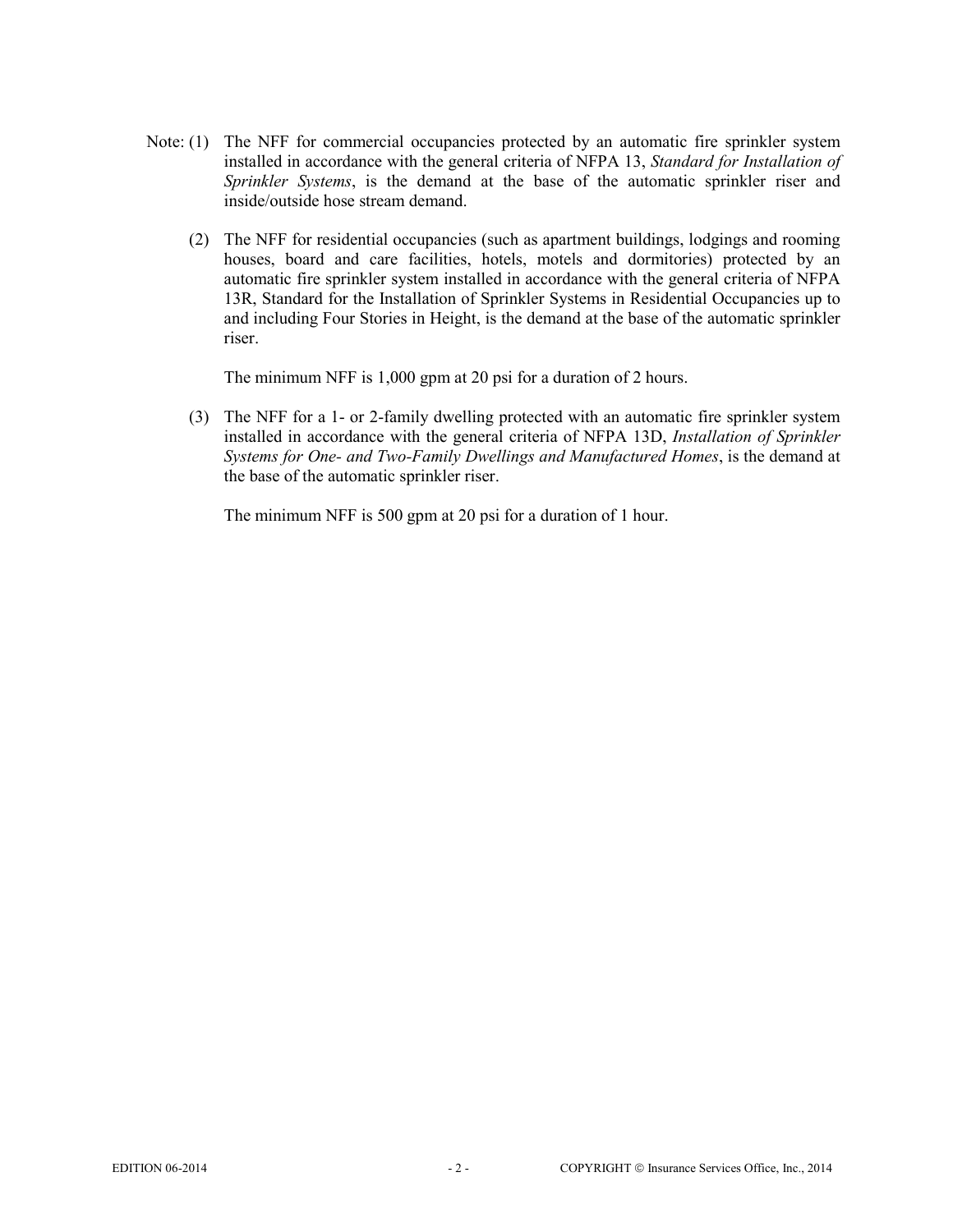# **Construction Factor (C)**

To determine the portion of the NFF attributed to the construction and area of the selected building, ISO uses the formula:

$$
C = 18F(\sqrt{A})
$$

Where

 $A =$  effective area

- $F = \text{coefficient related to the class of construction:}$
- $F = 1.5$  for Construction Class 1 (Frame)
	- = 1.0 for Construction Class 2 (Joisted-masonry)
	- = 0.8 for Construction Class 3 (Non-Combustible)
	- = 0.8 for Construction Class 4 (Masonry Non-Combustible)
	- = 0.6 for Construction Class 5 (Modified Fire Resistive)
	- = 0.6 for Construction Class 6 (Fire Resistive)

Appendix A provides the values for the construction factor C, for a range of construction classes (F) and effective areas (A).

#### **1. Construction Materials and Assemblies**

ISO uses the following definitions to determine the construction class for a building:

- **a. Combustible:** Wood or other materials that will ignite and burn when subjected to fire, including materials with a listed flame-spread rating greater than 25. Also included are assemblies or combinations of combustible materials with other materials, such as the following:
	- (1) Metal walls or floors sheathed on either interior or exterior surfaces (with or without air space) with wood or other combustible materials (flame-spread rating over 25).
	- (2) Metal floors or roofs with combustible insulation or other combustible ceiling material attached to the underside of the floor or interior surface of the roof deck, or within 18" of the horizontal supports.
	- (3) Combustible wall materials with an exterior surface of brick, stone, or other masonry materials (commonly known as "masonry veneer").
	- (4) Noncombustible wall or roof construction on a skeleton wood frame (commonly known as "wood-iron clad").
	- (5) Combustible wall or roof construction on a noncombustible or slow-burning frame.
	- (6) Composite assemblies of noncombustible materials with combustible materials, such as a combustible core between two noncombustible panels, or a noncombustible panel with a combustible insulation material (flame-spread rating over 25).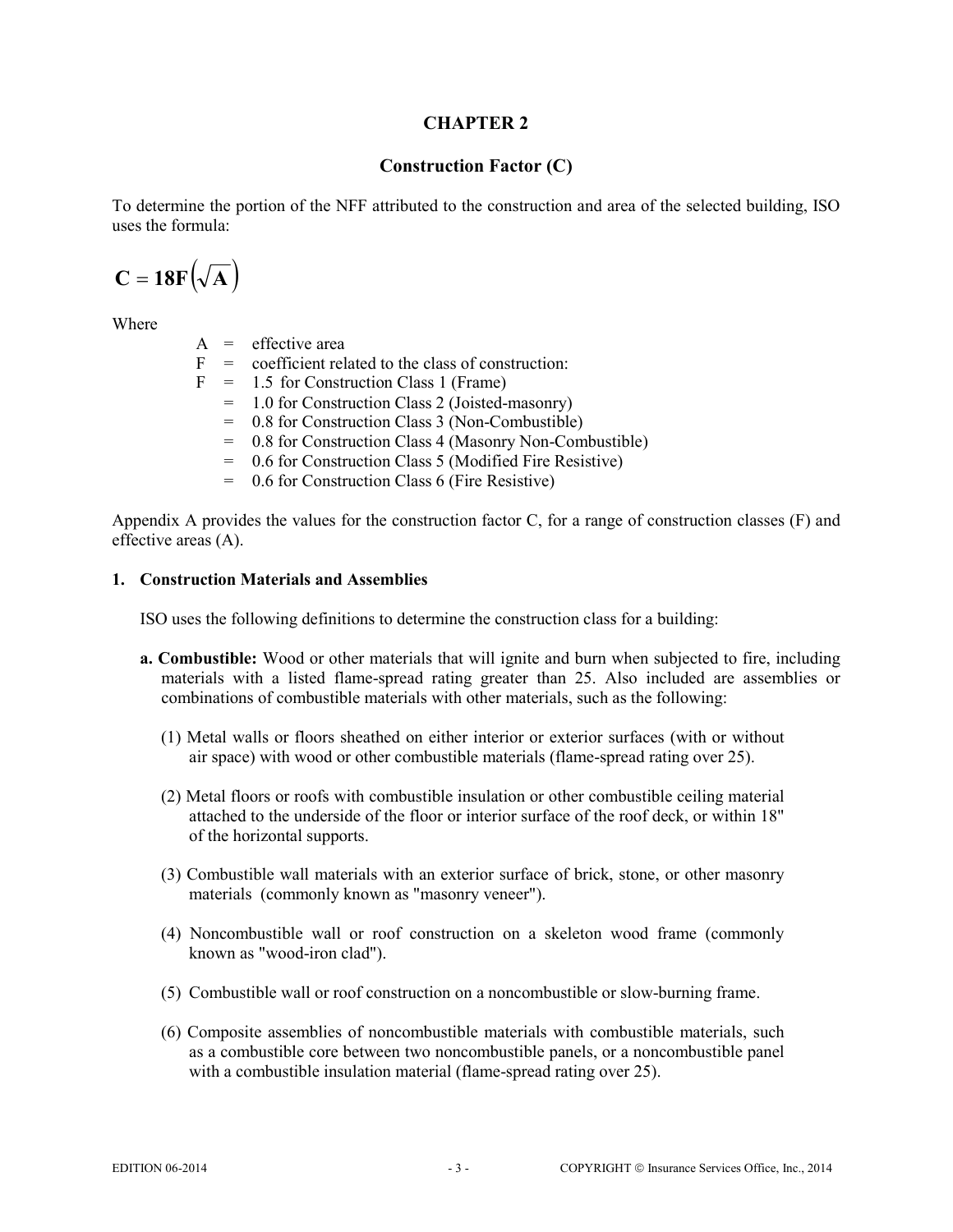- (7) Composite assemblies of noncombustible or slow-burning materials combined with foamed plastic materials (with any flame-spread rating), unless the foamed plastic materials qualify as slow-burning. (Refer to Item f, below.)
- (8) Combustible assemblies which are listed as having not less than a one-hour rating.
- b. **Fire-resistive:** Noncombustible materials or assemblies which have a fire-resistance rating of not less than one hour.
- c. **Masonry:** Adobe, brick, cement, concrete, gypsum blocks, hollow concrete blocks, stone, tile, and similar materials with a minimum thickness of 4".
- d. **Noncombustible:** Materials, no part of which will ignite and burn when subjected to fire, such as aluminum, asbestos board, glass, gypsum board, plaster, slate, steel, and similar materials. Also included are:
	- (1) Fire-resistive and protected-metal assemblies with a fire-resistance rating of less than one hour
	- (2) Materials or composite materials with a listed surface-flame-spread rating of 0 and of such composition that surfaces that would be exposed by cutting through the material in any way would not have a listed flame-spread rating greater than 0
	- (3) Masonry walls less than 4" thick, which are not a part of combustible walls (masonry veneer)

**Note:** Combustible nailing (furring) strips fastened directly to noncombustible supports shall not affect the classification of noncombustible walls, floors, or roofs.

- e. **Protected metal:** Metal which is protected by materials so that the resulting assembly has a fireresistance rating of not less than one hour.
- f. **Slow-burning:** Materials with a listed flame-spread rating greater than 0 but not greater than 25; except, foamed plastic materials shall be rated as slow-burning if such materials or coverings meet one of the conditions in (1) or (2) below.

An acceptable thermal barrier includes those which have been tested as part of a field-fabricated or factory-manufactured composite assembly which has passed one of the acceptable wall or ceiling panel tests, when applied over foamed plastic material of a thickness and listed flame-spread rating not greater than that used in the composite assembly tested. Where any material is of a type which falls or drips to the floor of the furnace during the flame-spread test, the flame-spread rating of the material, when not protected by a thermal barrier, shall be based on the flame-spread rating of the material on the floor of the furnace, where this flame-spread is higher than the flame-spread of the material on the furnace ceiling. In all other cases, the normal flame-spread rating of the material on the furnace ceiling shall be used.

(1) An acceptable thermal barrier consisting of 1/2" or greater noncombustible material, such as plaster, cement, or gypsum board, when used over foamed plastic material having a listed flame-spread rating not greater than 25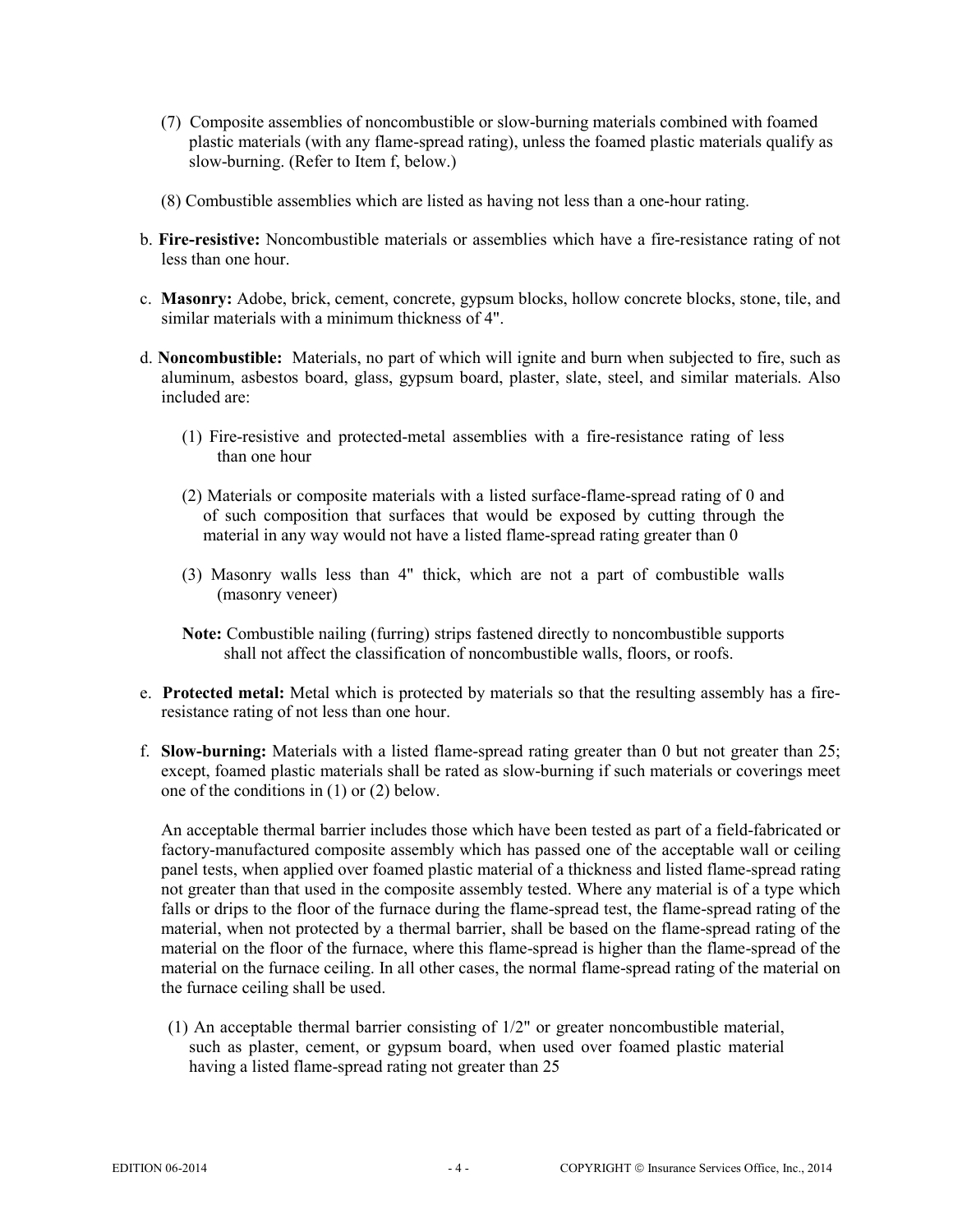- (2) An acceptable thermal barrier which is listed with not less than a 15-minute finish rating when used over foamed plastic material having a listed flame-spread rating not greater than 25
- Note 1: Combustible nailing (furring) strips fastened directly to slow-burning supports shall not affect the classification of slow-burning walls, floors, or roofs.
- Note 2: Lumber and lumber products shall be eligible for consideration as slow-burning only when all the ceilings and the walls are treated with a listed flame-retardant impregnation which meets all of the following requirements:
	- (1) Impregnation-treated materials shall be properly identified as having a flamespread rating of 25 or less.
	- (2) Such identification shall indicate that there is no evidence of significant progressive combustion when subjected to at least 30 minutes test duration.
	- (3) Such identification shall indicate that the material has a permanent treatment not subject to deterioration from the effects of weathering, exposure to moisture or humidity, etc. (This requirement only applies where the treated material is exposed to the weather or moisture.) However, combustible nailing (furring) strips, doors, trim, and the top surfaces of combustible floors shall not be required to be treated.
- g. **Unprotected metal:** Metal with no fire-resistive protection, or with a fire-resistance rating of less than one hour.

#### **2. Classification of Basic Construction Types**

ISO classifies construction types into six different categories:

Construction Class 1 (Frame) Construction Class 2 (Joisted Masonry) Construction Class 3 (Non-Combustible) Construction Class 4 (Masonry Non-Combustible) Construction Class 5 (Modified Fire Resistive) Construction Class 6 (Fire Resistive)

Note: In applying the rules below, ISO disregards below-grade basement walls and the construction of the lowest floor (usually concrete).

- a. **Frame (Construction Class 1):** Buildings with exterior walls, floors, and roof of combustible construction, or buildings with exterior walls of noncombustible or slow-burning construction, with combustible floors and roof.
- b. **Joisted Masonry (Construction Class 2):** Buildings with exterior walls of fire-resistive construction (not less than one hour), or of masonry, and with combustible floors and roof.
- c. **Non-Combustible (Construction Class 3):** Buildings with exterior walls, floors, and roof of noncombustible or slow-burning materials supported by noncombustible or slow-burning supports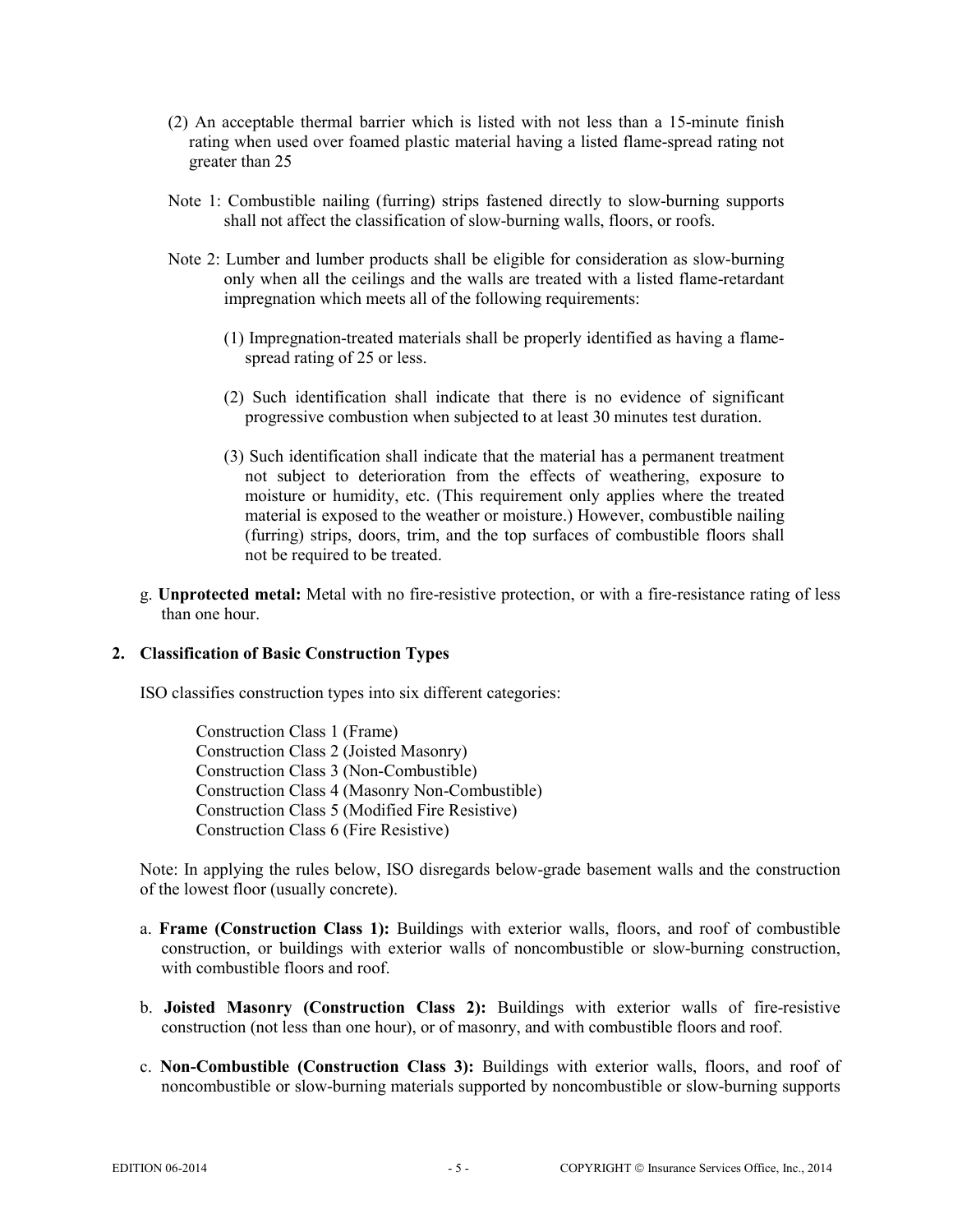(including noncombustible or slow-burning roof decks on noncombustible or slow-burning supports, regardless of the type of insulation on the roof surface).

- d**. Masonry Non-Combustible (Construction Class 4):** Buildings with exterior walls of fireresistive construction (not less than one hour), or of masonry, not less than 4 inches in thickness and with noncombustible or slow-burning floors and roof (including noncombustible or slowburning roof decks on noncombustible or slow-burning supports, regardless of the type of insulation on the roof surface).
- e. **Modified Fire Resistive (Construction Class 5):** Buildings with exterior walls, floors, and roof constructed of masonry materials described in f. below, deficient in thickness, but not less than 4 inches; or fire-resistive materials described in f. below, with a fire-resistance rating of less than two hours, but not less than one hour.
- f**. Fire Resistive (Construction Class 6):** Buildings constructed of any combination of the following materials:

## **Exterior walls or exterior structural frame:**

- Solid masonry, including reinforced concrete, not less than 4 inches in thickness
- Hollow masonry not less than 12 inches in thickness
- Hollow masonry less than 12 inches, but not less than 8 inches in thickness, with a listed fire-resistance rating of not less than two hours
- Assemblies with a fire-resistance rating of not less than two hours

**Note:** Panel or curtain sections of masonry may be of any thickness.

#### **Floors and roof:**

- Monolithic floors and roof of reinforced concrete with slabs not less than 4 inches in thickness
- Construction known as "joist systems" (or pan-type construction) with slabs supported by concrete joists spaced not more than 36 inches on centers with a slab thickness not less than  $2\frac{3}{4}$  inches
- Floor and roof assemblies with a fire-resistance rating of not less than two hours

#### **Structural metal supports:**

- Horizontal and vertical load-bearing protected metal supports (including pre-stressed concrete units) with a fire-resistance rating of not less than two hours
	- Note: Wherever in the SCOPES reference is made to "pre-stressed," this term shall also include "post-tensioned."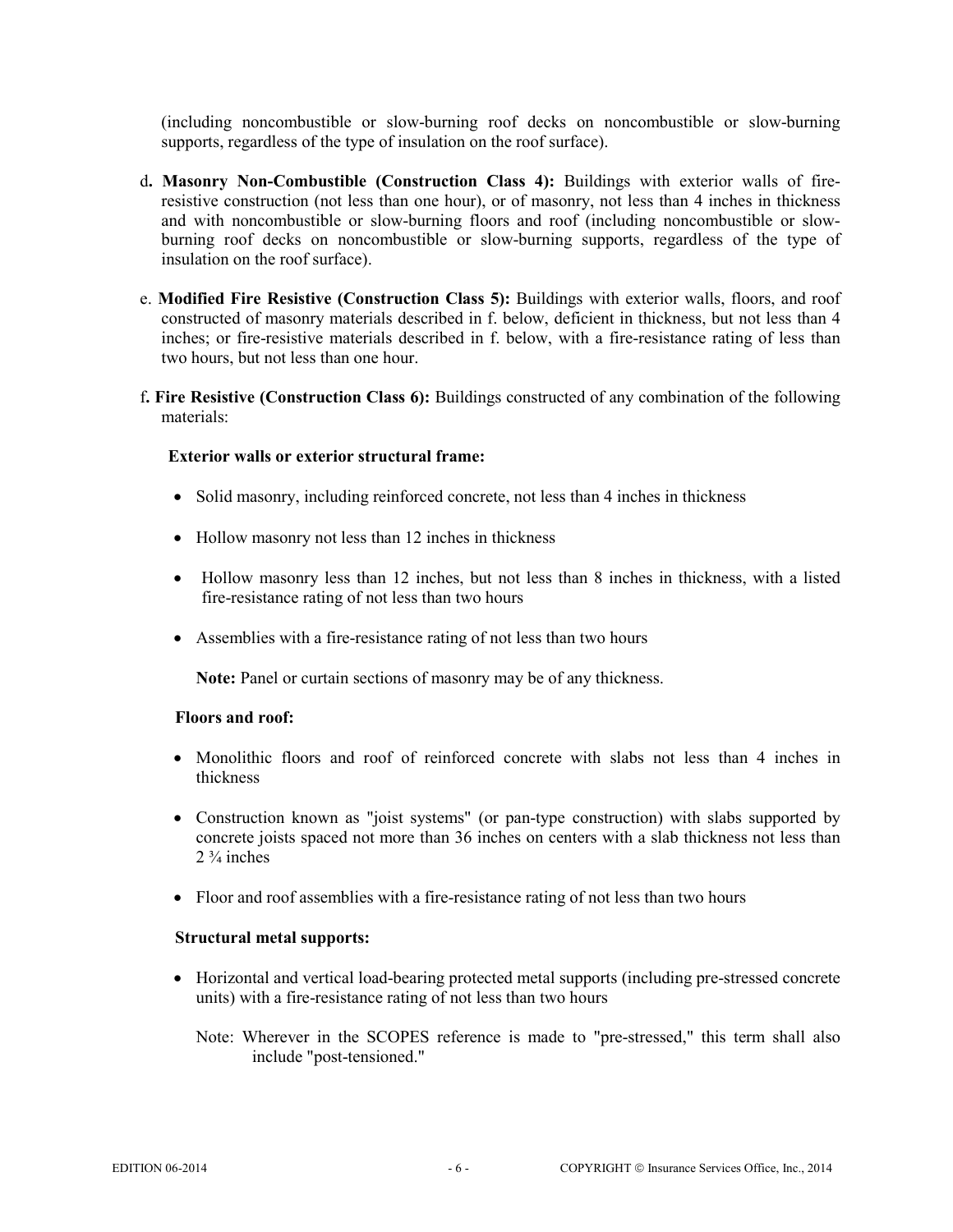Notes applicable to construction-type definitions above:

- Note 1:Masonry or fire-resistive walls with panels composed of glass, noncombustible, slow-burning, combustible, or open sections shall retain their classification as masonry or fire-resistive, provided that such panels are in or supported by a structural frame of masonry or protected metal (two hours fire resistance if in walls classed as Construction Class 6, one hour in classes 2, 4, or 5). Similarly, masonry or fire-resistive floors with wood or other combustible surfacing in buildings otherwise subject to Construction Classes 5 or 6 shall retain their classification as Classes 5 or 6.
- Note 2:Noncombustible or slow-burning roof deck with an exterior surface of combustible materials, such as combustible insulation, felt, asphalt, or tar, shall retain its classification as noncombustible or slow-burning.

## **3. Classification of Mixed Construction**

In buildings constructed as defined in two or more classes above, ISO determines the appropriate construction class as follows:

**Note:** In applying these rules, ISO disregards basement walls and the lowest floor level.

- a. **Fire-resistive:** Any building with 66 2/3 % or over of the total wall area and 66 2/3 % or over of the total floor and roof area constructed as defined in Construction Class 6.
- b**. Modified fire-resistive:** Any building with 66 2/3 % or over of the total wall area and 66 2/3% or over of the total floor and roof area constructed as defined in Construction Class 5; or

Any building with 66 2/3% or over of the total wall area, and 66 2/3% or over of the total floor and roof area constructed as defined in Construction Classes 5 and 6, but with neither type in itself equaling 66 2/3% or over of the total area.

c. **Masonry noncombustible:** Any building with 66 2/3% or over of the total wall area and 66 2/3% or over of the total floor and roof area constructed as defined in Construction Class 4; or

Any building not qualifying under a. or b., above, with 66 2/3% or over of the total wall area and 66 2/3% or over of the total floor and roof area constructed as defined in two or more of Construction Classes 4, 5, and 6, but with no single type in itself equaling 66 2/3% or over of the total area.

d. **Noncombustible:** Any building with 66 2/3% or over of the total wall area and 66 2/3% or over of the total floor and roof area constructed as defined in Construction Class 3; or

Any building not qualifying under a. through c., above, with 66 2/3% or over of the total wall area and 66 2/3% or over of the total floor and roof area constructed as defined in two or more of Construction Classes 3, 4, 5, and 6, but with no single type in itself equaling 66 2/3% or over of the total area.

e. **Joisted-masonry:** Any building not qualifying under a. through d., above, with 66 2/3% or over of the total wall area constructed as described in Construction Class 2; or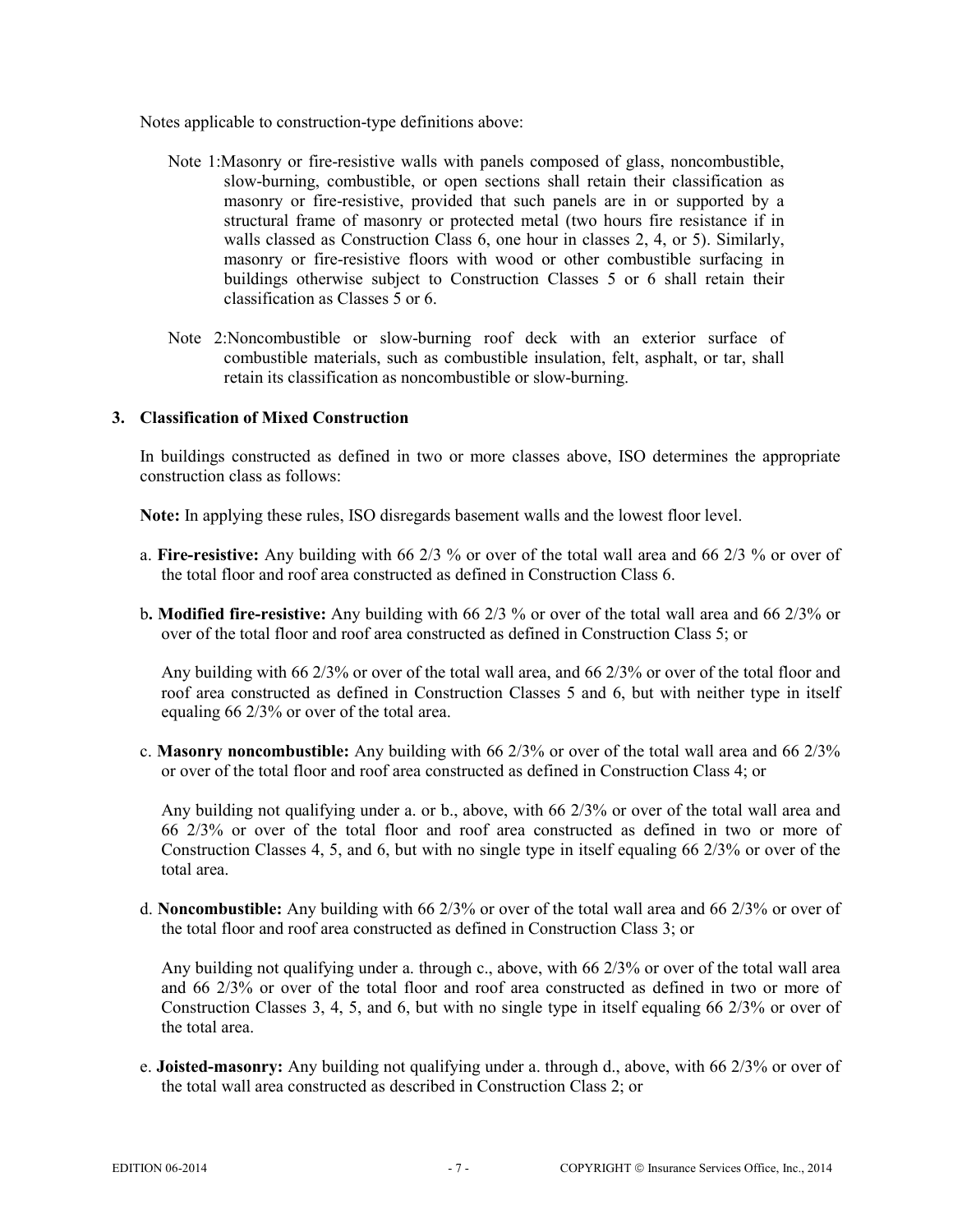Any building not qualifying under a. through d., above, with 66 2/3% or over of the total wall area and 66 2/3% or over of the total floor and roof area constructed as defined in two or more of Construction Classes 2, 3, 4, 5, and 6, but with no single type in itself equaling 66 2/3% or over of the total area.

f. **Frame:** Any building not qualifying under a. through e., above, or any building with over 33 1/3 % of the total wall area of combustible construction, regardless of the type of construction of the balance of the building.

## **4. Determining Effective Area (A)**

In the portion of the needed fire flow formula attributed to the construction and area of the subject building,

$$
C = 18F(\sqrt{A})
$$

the factor "A" is the "effective area" of the subject building.

## **a. Exempt areas:**

Disregard the following in the determination of the effective area:

- In nonsprinklered buildings, or buildings which do not qualify for sprinkler credit (see Chapter 6, "Determining Recognition of Automatic Sprinkler Systems"), disregard floor areas (including basement and sub-basement) where the entire floor is protected by an acceptable system of automatic sprinklers or other acceptable automatic fire protection systems, provided that there are no Combustibility Class C-5 occupancies on the floor (see "Occupancy Factor," 1e., "Rapid-burning or flash-burning").
- Basement and sub-basement areas which are vacant, or are used for building maintenance, or which are occupied by occupancies having C-1 or C-2 contents combustibility (see "Occupancy Factor") regardless of the combustibility class applicable to the building.

A basement is a story of a building which is 50% or more below grade, unless such story is accessible at grade level on one or more sides. A story which is less than 50% below grade shall also be considered a basement if such story is wholly enclosed by blank masonry foundation walls.

- In breweries, malt mills, and other similar occupancies, disregard perforated (slatted) operating decks which contain no storage.
- Roof structures, sheds, or similar attachments.
- Courts without roofs.
- Areas of mezzanines less than 25% of the square foot area of the floor immediately below.

## **b. Modification for division walls:**

Sometimes the floor of a building is separated into different fire divisions. An acceptable division wall shall be constructed entirely of noncombustible materials with a fire-resistance rating of not less than one hour, or of masonry materials, and shall: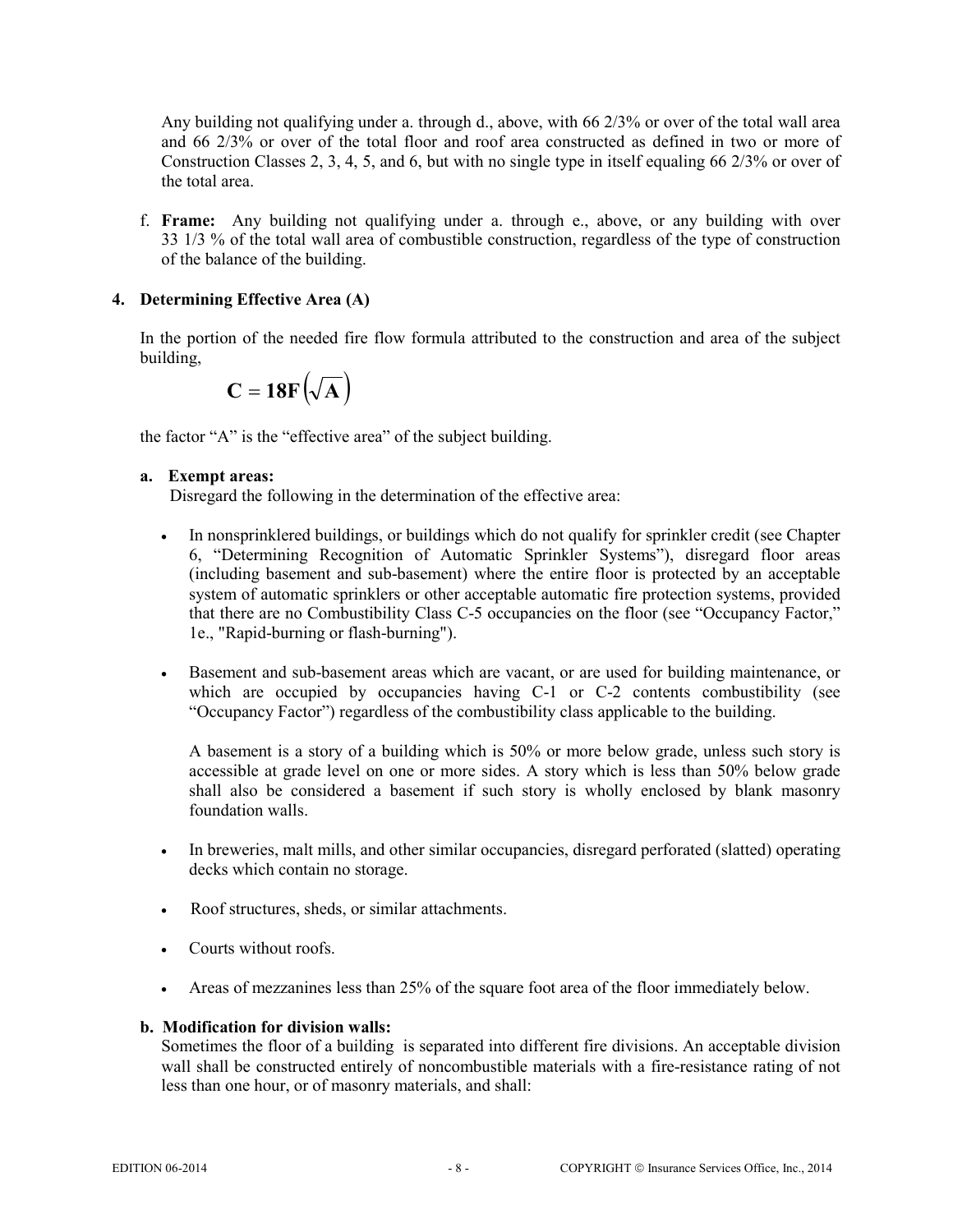- (1) Extend from one exterior wall to another (or form an enclosed area within the building).
- (2) Extend from one masonry or fire-resistive floor to another masonry or fire-resistive floor, or from a masonry or fire-resistive floor to a roof of any construction.
- (3) Have all openings through the wall protected by an automatic or self-closing labeled Class B (not less than one-hour) fire door.

Where division walls meet the above requirements, the maximum area on any floor used to determine the effective area shall be the largest undivided area plus 50% of the second largest undivided area on that floor.

#### **c. Effective-area calculation:**

After modification for division walls as provided above, the effective area shall be the total square foot area of the largest floor in the building, plus the following percentage of the total area of the other floors:

(1) Buildings classified as Construction Classes 1 - 4: 50% of all other floors.

(2) Buildings classified as Construction Classes 5 or 6:

- (a) If all vertical openings in the building are protected (see 4d., "Protection requirements," below), 25% of the area of not exceeding the two other largest floors.
- (b) If one or more vertical openings in the building are unprotected (see 4d., "Protection requirements," below), 50% of the area of not exceeding 8 other floors with unprotected openings.
- Note: The effective area determined under item 4c.(2)(b), above, shall not be less than the effective area that would be determined under item 4c.(2)(a), above, if all openings were protected.

#### **d. Protection requirements:**

The protection requirements for vertical openings are only applicable in buildings of Construction Class 5 or 6. The type of protection for vertical openings shall be based on the construction of the enclosure walls and the type of door or other device used for the protection of openings in the enclosure.

The following materials are acceptable for one-hour construction in enclosure walls: 4-inch brick, 4-inch reinforced concrete, 6-inch hollow block, 6-inch tile or masonry or non-combustible materials listed with a fire-resistance rating of not less than one hour.

Protected openings:

Enclosures shall have walls of masonry or fire-resistive construction with a fireresistance rating of not less than one hour.

Doors shall be automatic or self-closing and be labeled for Class B opening protection (not less than one-hour rating).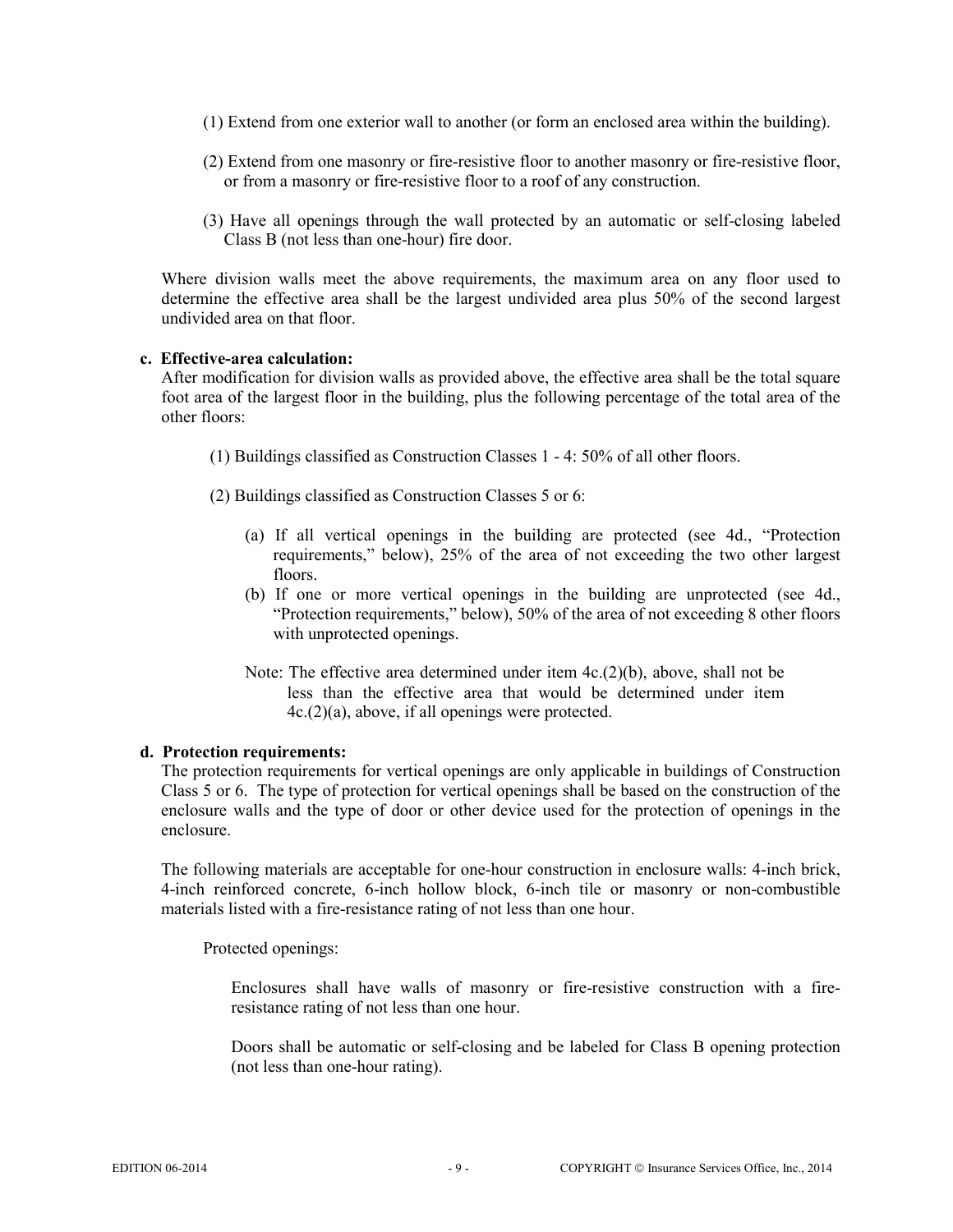Elevator doors shall be of metal or metal-covered construction, so arranged that the doors must normally be closed for operation of the elevator.

Unprotected openings:

Unprotected floor openings. Also includes doors or enclosures not meeting the minimum requirements for protected openings, above.

#### **5. Maximum and Minimum Value of C**:

The value of C shall not exceed

 8,000 gpm for Construction Class 1 and 2 6,000 gpm for Construction Class 3, 4, 5, and 6 6,000 gpm for a 1-story building of any class of construction

The value of C shall not be less than 500 gpm.

ISO rounds the calculated value of C to the nearest 250 gpm.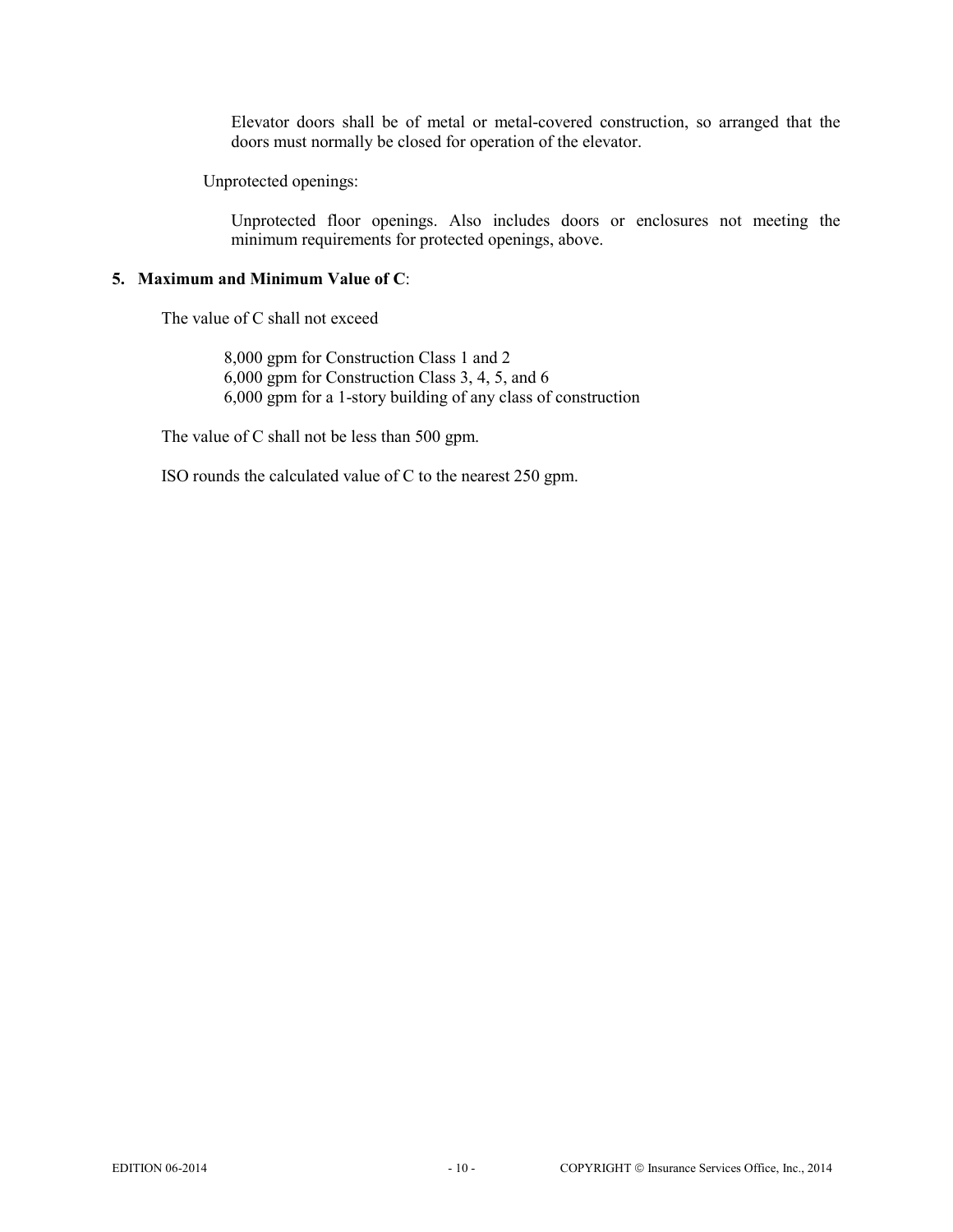#### **Occupancy Factor (O)**

The factors below reflect the influence of the occupancy in the subject building on the needed fire flow:

| <b>Occupancy Combustibility Class</b> | Occupancy Factor (O) |
|---------------------------------------|----------------------|
| C-1 (Noncombustible)                  | 0.75                 |
| C-2 (Limited Combustibility)          | 0.85                 |
| C-3 (Combustible)                     | 1.00                 |
| C-4 (Free Burning)                    | 1.15                 |
| C-5 (Rapid Burning or Flash Burning)  | 1 25                 |

#### **1. Determining Occupancy Type**

Occupancy combustibility classifications reflect the effect of the combustibility of contents on the building structure. ISO uses the following definitions to determine the combustibility classification of an occupancy:

a. **Noncombustible (C-1)** - Merchandise or materials, including furniture, stock, or equipment, which in permissible quantities does not in themselves constitute an active fuel for the spread of fire.

No occupancy shall be eligible to this classification which contains a sufficient concentration of combustible material to cause structural damage OR which contains a sufficient continuity of combustible materials so that a fire could spread beyond the vicinity of origin.

The maximum amount of combustible materials in any 10,000-square-foot section of an occupancy otherwise containing noncombustible materials shall not exceed 1000 board feet of lumber, or over 2 barrels (110 gallons) of combustible liquids or greases or equivalent amounts of other combustible materials. Further, the maximum total area containing combustible material in an occupancy otherwise containing noncombustible materials shall not exceed 5% of the total square foot area of that occupancy.

Note: In determining the applicability of C-1, combustible interior walls or partitions (including combustible finish), mezzanines, racks, shelves, bins, and similar combustible construction shall be considered combustible material.

Examples of occupancies which may (subject to survey) be eligible for C-1 classification include those storing asbestos, clay, glass, marble, stone, or metal products and some metalworking occupancies.

b. **Limited Combustibility (C-2)** - Merchandise or materials, including furniture, stock, or equipment, of low combustibility, with limited concentrations of combustible materials.

Examples of occupancies classified as C-2 include banks, barber shops, beauty shops, clubs, habitational occupancies, hospitals, and offices.

Occupancies classified as C-2 in the occupancy classification list may be eligible for C-1 classification provided that such occupancy meets all of the requirements for C-1 classification.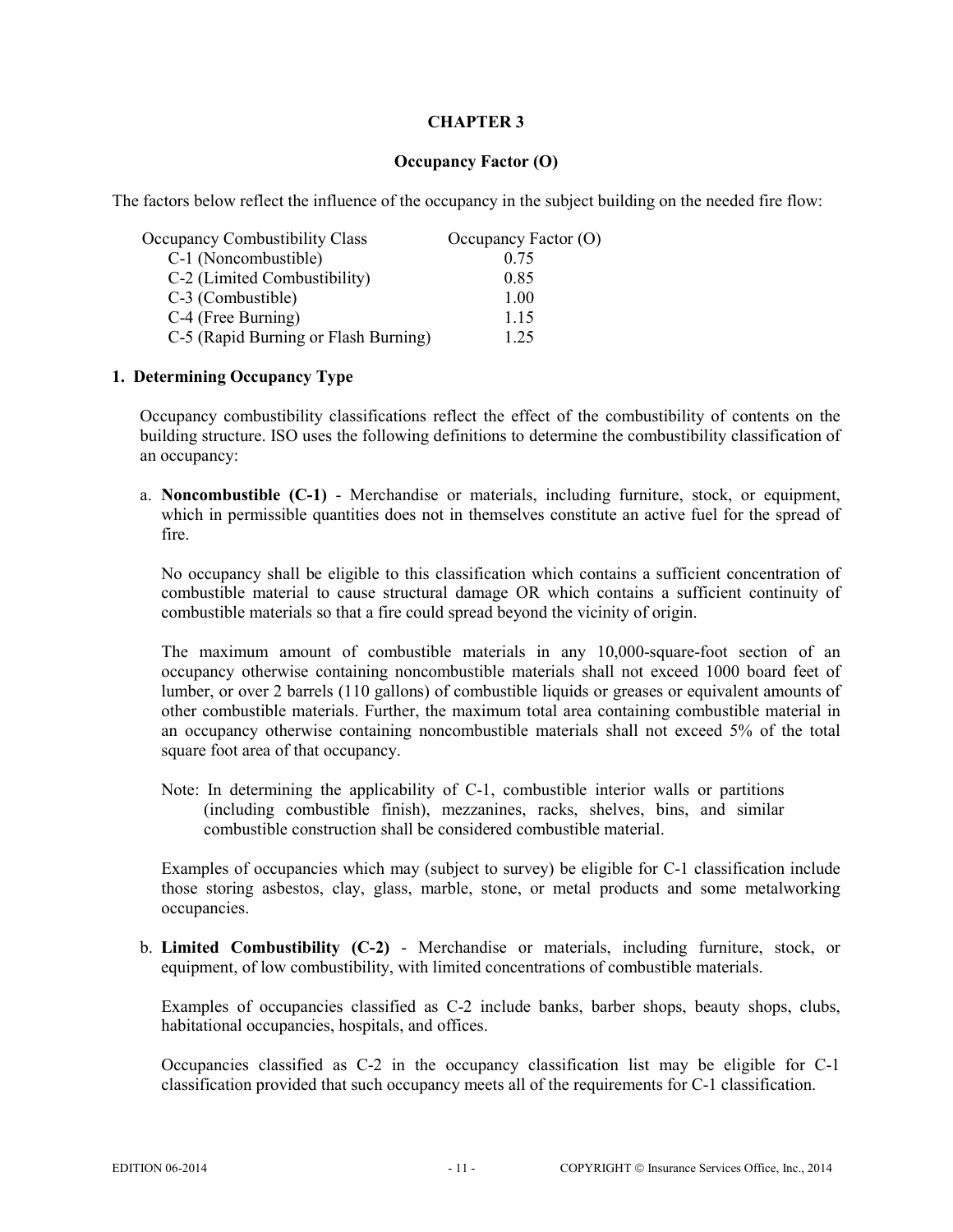- Note: For manufacturing occupancies where over 20% of the total square foot area of the occupancy contains storage of combustible material or materials crated or wrapped in combustible containers, the combustibility class applicable to the occupancy shall not be less than C-3.
- c. **Combustible (C-3)** Merchandise or materials, including furniture, stock, or equipment, of moderate combustibility.

Examples of occupancies classified as C-3 include food markets, most wholesale and retail occupancies, etc.

Occupancies classified as C-3 in the occupancy classification list may be eligible for C-2 classification, provided that the total square foot area containing combustible material does not exceed 10% of the total square foot area of the occupancy.

- Note: For the purpose of the above rule, combustible interior walls or partitions (including combustible finish), racks, shelves, bins, and similar combustible construction shall be considered combustible material.
- d. **Free-burning (C-4)** Merchandise or materials, including furniture, stock, or equipment, which burn freely, constituting an active fuel.

Examples of occupancies classified as C-4 include cotton bales, furniture stock, and wood products.

- e. **Rapid-burning or flash-burning (C-5)**  Merchandise or materials, including furniture, stock, or equipment, which either
	- (1) burn with a great intensity
	- (2) spontaneously ignite and are difficult to extinguish
	- (3) give off flammable or explosive vapors at ordinary temperatures
	- (4) as a result of an industrial processing, produce large quantities of dust or other finely divided debris subject to flash fire or explosion

Examples of occupancies classified as C-5 include ammunition, excelsior, explosives, mattress manufacturing, matches, and upholsterers.

#### **2. Determining Occupancy Combustibility Classification in Multiple Occupancy Buildings**

In sole-occupancy buildings or in multiple-occupancy buildings with occupancies subject to a single-occupancy classification, the occupancy classification applicable to the occupant(s) shall also apply to the building.

In multiple-occupancy buildings with occupancies having different occupancy classifications, the occupancy classification applicable to the building shall be determined according to the total floor area (including basements and subbasements) occupied by each occupancy, as follows: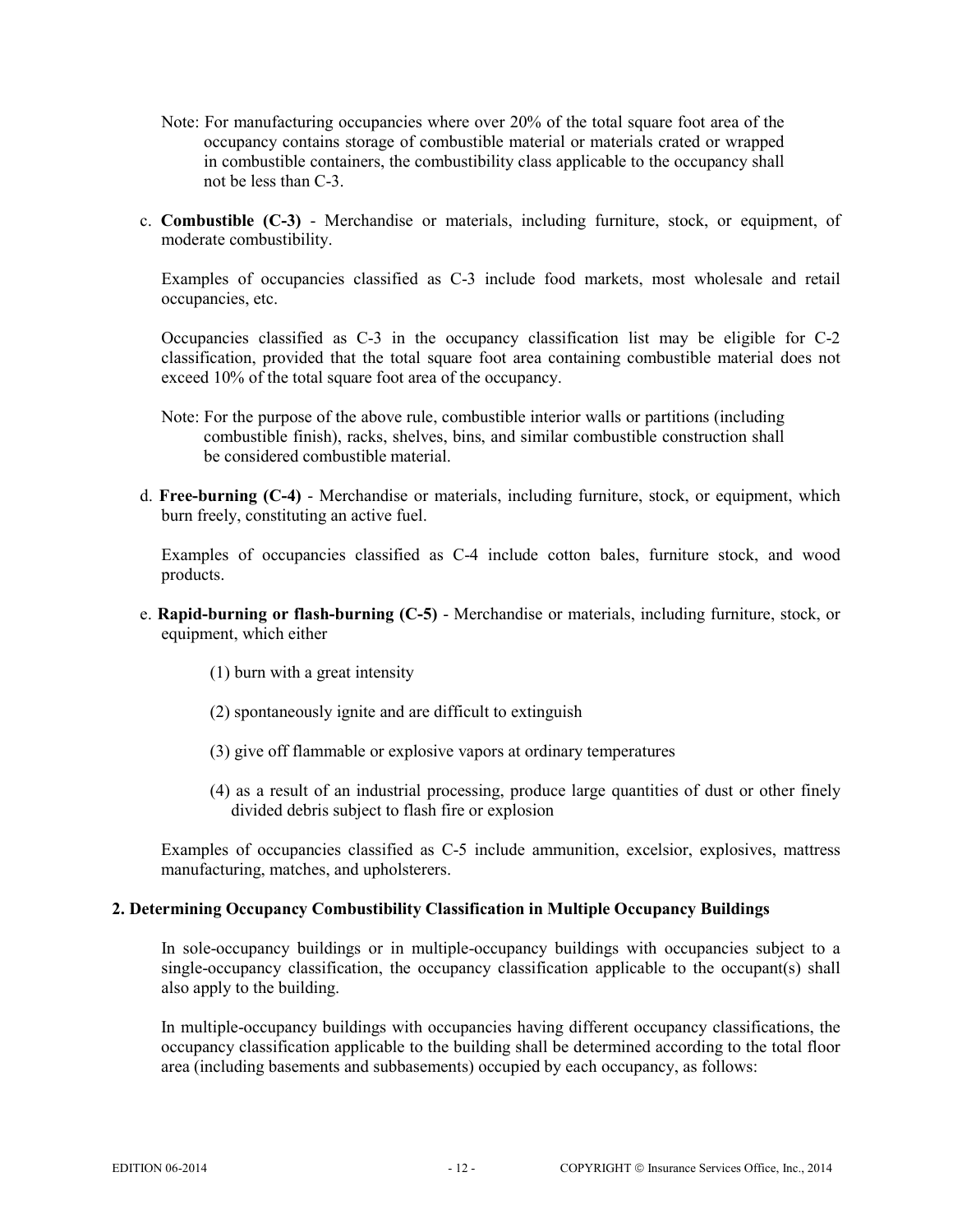Note: Basement and subbasement areas which are either vacant or used for building services or building maintenance shall be considered C-2 combustibility. Where such areas are used for other purposes, the combustibility class for those areas shall be determined according to the combustibility class of their occupancies.

- **C-1** Combustibility shall apply ONLY where 95% or more of the total floor area of the building is occupied by C-1 occupants, and there are no C-5 occupancies.
- **C-2** Combustibility shall apply to buildings which
	- a. do not qualify as C-1 above, but where 90% or more of the total floor area of the building is occupied by C-1 and C-2 occupancies; OR
	- b. are classified as CSP Construction Class 5 or 6, AND where 80% or more of the total floor area of the building is occupied by C-1 and C-2 occupancies, AND NOT MORE THAN 5% of the total floor area is occupied by C-5 occupancies.
- **C-4** Combustibility shall apply to any building containing C-4 occupants, where the combined total area occupied by C-4 and C-5 (if any) occupants is 25% OR MORE OF THE TOTAL FLOOR AREA of the building, provided the C-5 occupancies occupy, in total, less than 15% of the total floor area.
- **C-5** Combustibility shall apply to any building where 15% OR MORE OF THE TOTAL FLOOR AREA is occupied by  $\tilde{C}$ -5 occupancies.
- **C-3** Combustibility shall apply to any building not provided for above.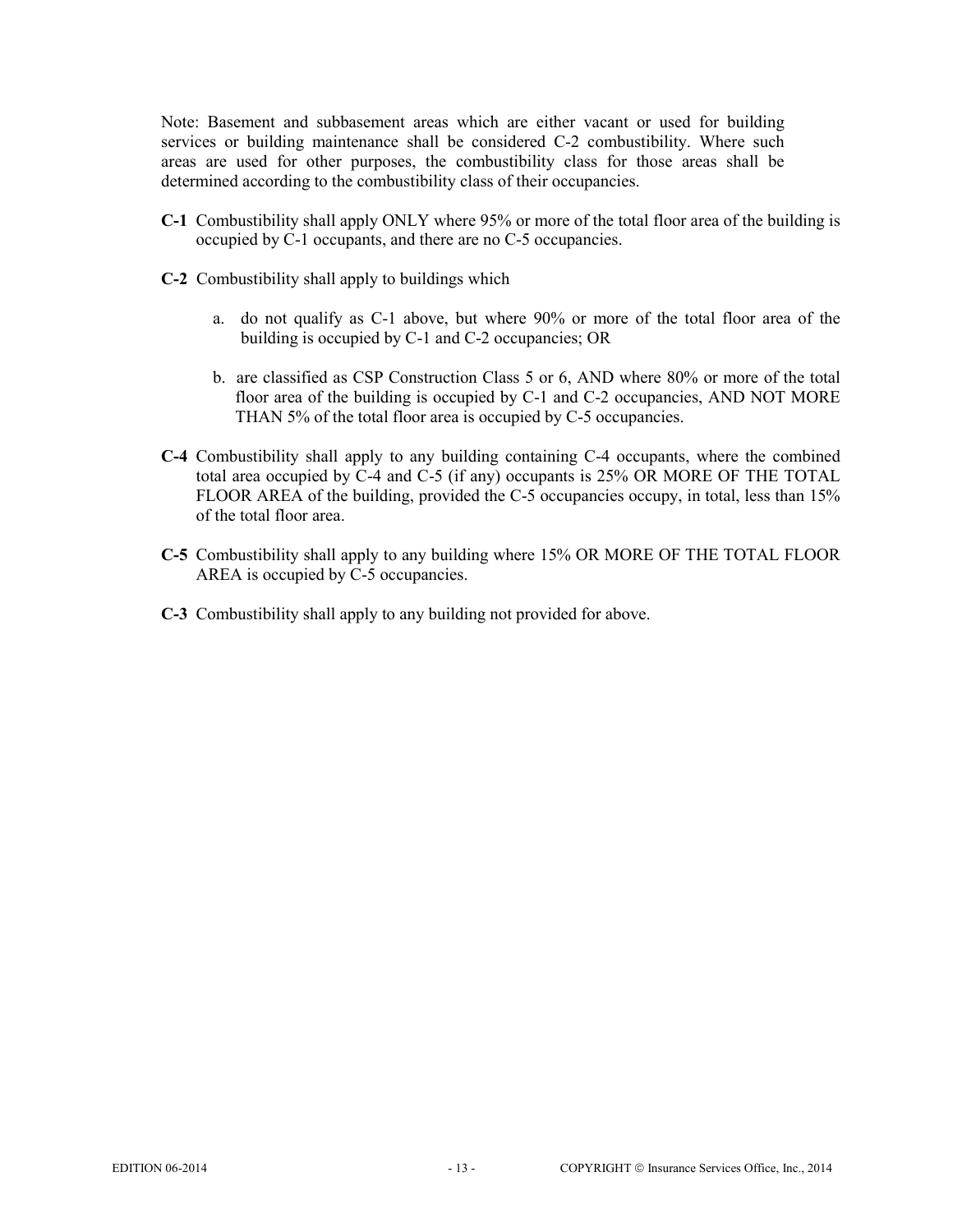## **Occupancy Type Examples**

**Noncombustible (C-1)** - Merchandise or materials, including furniture, stock, or equipment, which in permissible quantities do not in themselves constitute an active fuel for the spread of fire.

C-1 occupancy type examples:

Clay storage Stone storage Marble storage

Metal products storage

**Limited-combustible (C-2)** - Merchandise or materials, including furniture, stock, or equipment, of low combustibility, with limited concentrations of combustible materials.

C-2 occupancy type examples:

| Airport, bus, railroad terminal | Jail                      |
|---------------------------------|---------------------------|
| Apartment                       | Library                   |
| Artist's studio                 | Medical laboratory        |
| Auto repair shop                | Motel                     |
| Auto showroom                   | Museum                    |
| Aviary                          | Nursing home              |
| Barber shop                     | Office                    |
| <b>Church</b>                   | Pet grooming shop         |
| Cold storage warehouse          | Photographer's studio     |
| Day care center                 | Radio station             |
| <b>Educational</b> institution  | Recreation center         |
| Gasoline service station        | Rooming house             |
| Greenhouse                      | Undertaking establishment |
| Health club                     |                           |

**Combustible (C-3)** - Merchandise or materials, including furniture, stock, or equipment, of moderate combustibility.

C-3 occupancy type examples:

| Auto parts store                              | Municipal storage building                  |
|-----------------------------------------------|---------------------------------------------|
| Auto repair training school                   | Nursery sales outlet store                  |
| Bakery                                        | Pavilion or dance hall                      |
| Boat sales (where storage $\geq 15\%$ )       | Pet shop                                    |
| Book store                                    | Photographic supplies                       |
| Bowling establishment                         | Printer                                     |
| Casino                                        | Restaurant                                  |
| Commercial laundry                            | Sandwich shop                               |
| Contractor equipment storage                  | Shoe repair                                 |
| Department store (where storage $\geq 15\%$ ) | Sporting goods (where storage $\geq 15\%$ ) |
| Dry cleaner (no flammable fluids)             | Supermarket                                 |
| Gift shop (where storage $\geq 15\%$ )        | Theater                                     |
| Hardware store (where storage $\geq 15\%$ )   | Vacant building                             |
| Leather processing                            | Wearing apparel factory (except furs)       |
|                                               |                                             |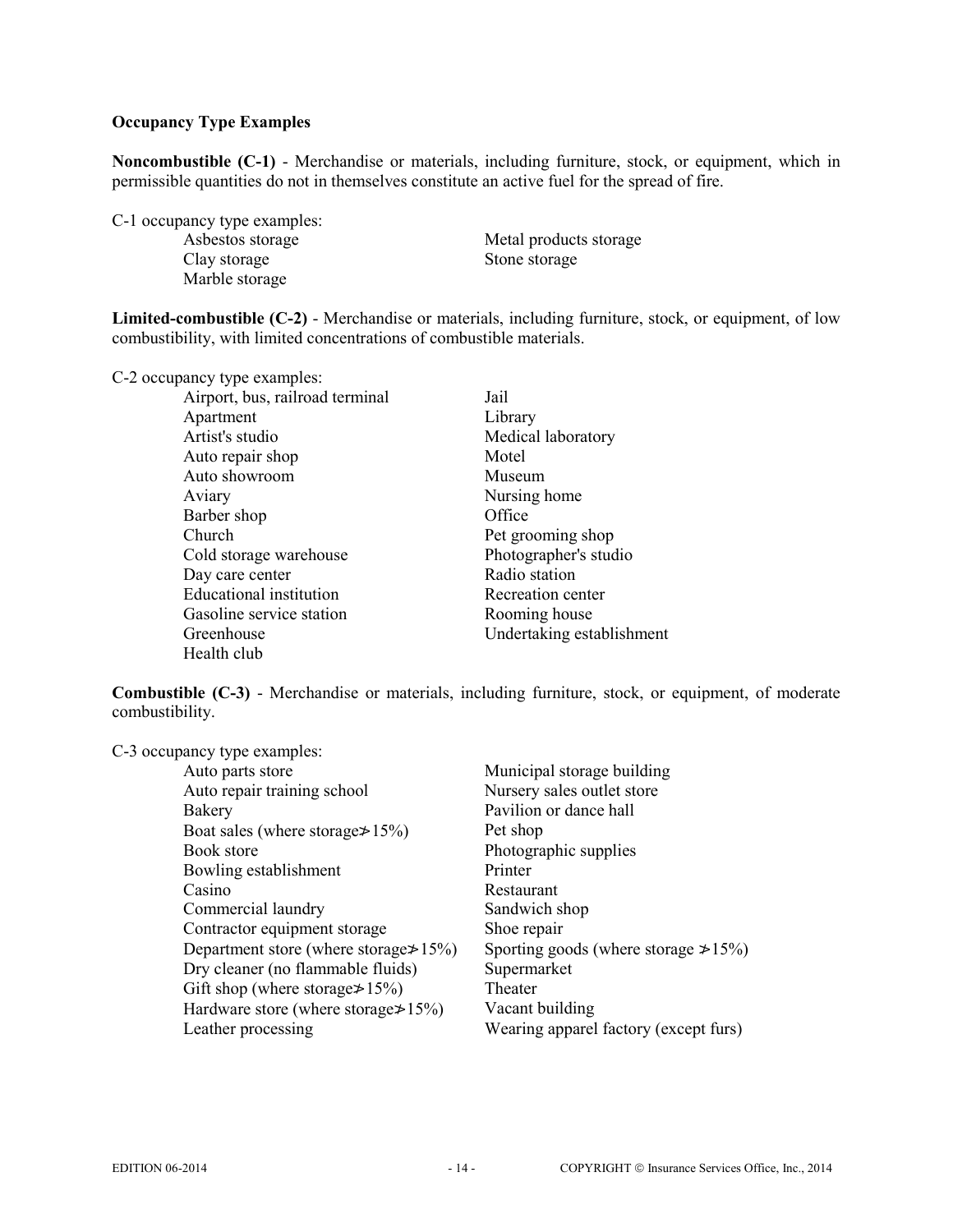**Free-burning (C-4)** - Merchandise or materials, including furniture, stock, or equipment, which burn freely, constituting an active fuel.

| C-4 occupancy type examples:         |                                    |
|--------------------------------------|------------------------------------|
| Aircraft hangers                     | Packaging and crating              |
| Cabinet making                       | Paper products manufacturing       |
| Combustible metals (e.g., Magnesium) | Petroleum bulk-distribution center |
| Dry cleaner (using flammable fluids) | <b>Stables</b>                     |
| Feed store (with $> 1/3$ ton of hay) | Tire manufacturing                 |
| Fur apparel manufacturing            | Tire recapping or retreading       |
| Furniture manufacturing              | Wax products (candles, etc.)       |
| Kennels                              | Woodworking shop                   |
| Lumber                               |                                    |

**Rapid-burning or flash-burning (C-5)** - Merchandise or materials, including furniture, stock, or equipment, which either

- (1) burn with a great intensity
- (2) spontaneously ignite and are difficult to extinguish
- (3) give off flammable or explosive vapors at ordinary temperatures
- (4) as a result of an industrial processing, produce large quantities of dust or other finely divided debris subject to flash fire or explosion

C-5 occupancy type examples:

| Matches                                  |
|------------------------------------------|
| Mattress factory                         |
| Nitrocellulose-based plastics            |
| Painting with flammables or combustibles |
| Rag storage                              |
| Upholstering shop                        |
| Waste paper storage                      |
|                                          |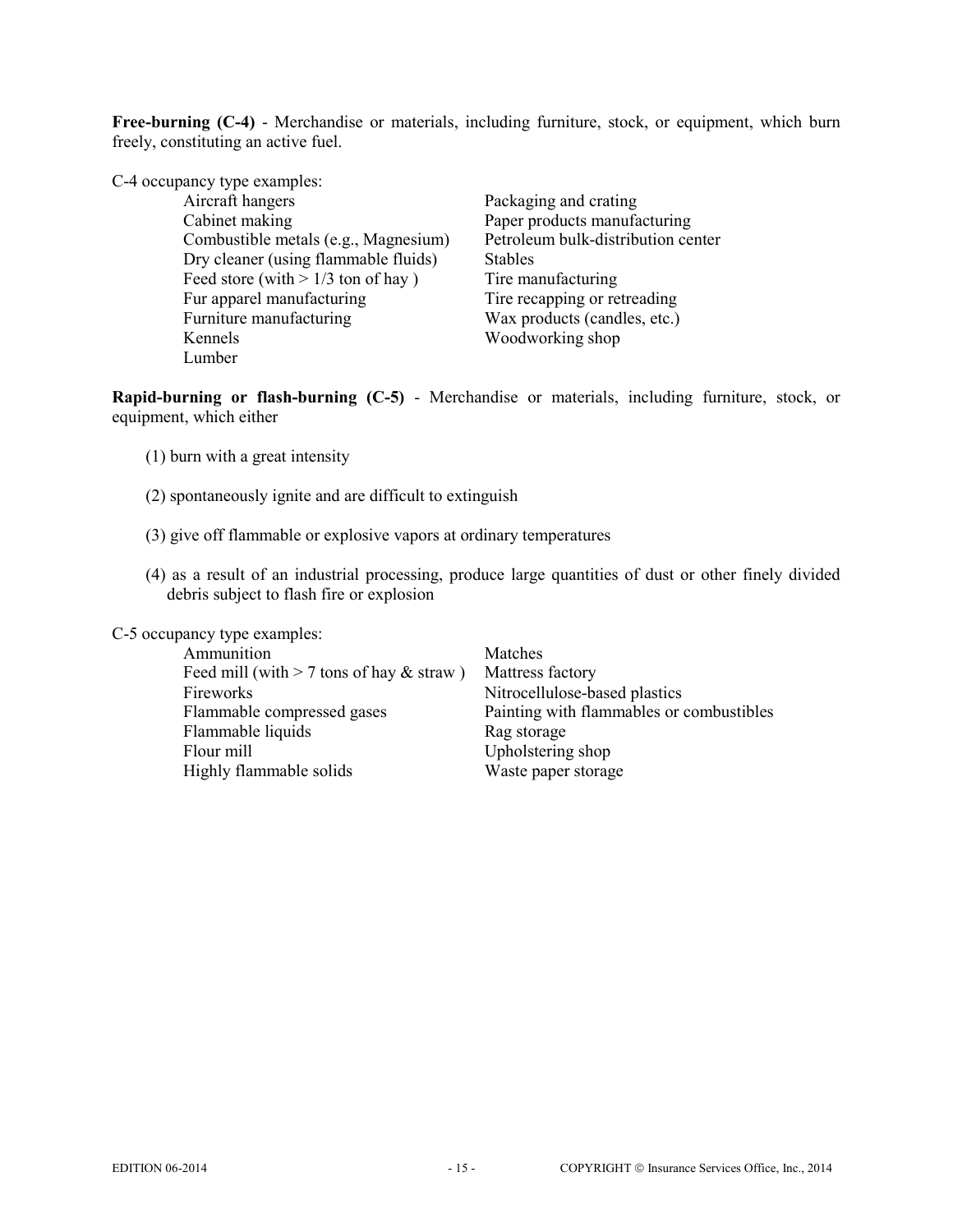#### **Exposure and Communication Factor**  $(X + P)$

The factors developed in this item reflect the influence of adjoining and connected buildings on the needed fire flow.

An exposure building has a wall 40 feet or less from a wall of the subject building. A communicating building has a passageway to the subject building.

ISO develops a value for the exposure factor and communication factor  $(X+P)$  for each side of the building. The side that generates the largest  $(X+P)$  factor should be used in the NFF formula. The value of  $(X+P)$  is limited to maximum value of 0.60.

#### **1. Exposures (Table 330.A)**

The factor for X depends upon the construction and length-height value (length of wall in feet, times height in stories) of the exposure building and the distance between facing walls of the subject building and the exposure building. Table 330A(1-3) of the FSRS gives the factors. When there is no exposure on a side,  $X = 0$ .

- a. Construction of facing wall of exposure ISO considers the wall construction of the exposure. The exposure factor used considers only the side of the subject building with the highest factor.
- b. Length-height value of the facing wall of the exposure ISO determines the length-height value of the facing wall of the exposure by multiplying the length of the facing wall of the exposure in feet by the height of the exposure in stories. ISO considers buildings five stories or more in height as five stories. Each 15 feet or fraction thereof equals one story.
- c. Exposure distance The distance in feet from the subject building to the exposure building, measured to the nearest foot, between the nearest points of the buildings. Where either the subject building or the exposure is at a diagonal to the other building, ISO increases the exposure distance by 10 feet.
- d. Construction of facing wall of subject building The wall construction of the subject building.

## **2. Exposure exceptions**

The following conditions rule out exposure factors from adjacent buildings:

- Buildings rated sprinklered (See Chapter 6, "Determining Recognition of Automatic Sprinkler Systems.")
- Buildings rated as habitational, including their appurtenant outbuildings
- Buildings of Construction Class 5 or 6
- Buildings of Construction Class 3 or 4 with C-1 or C-2 contents combustibility class applicable to the building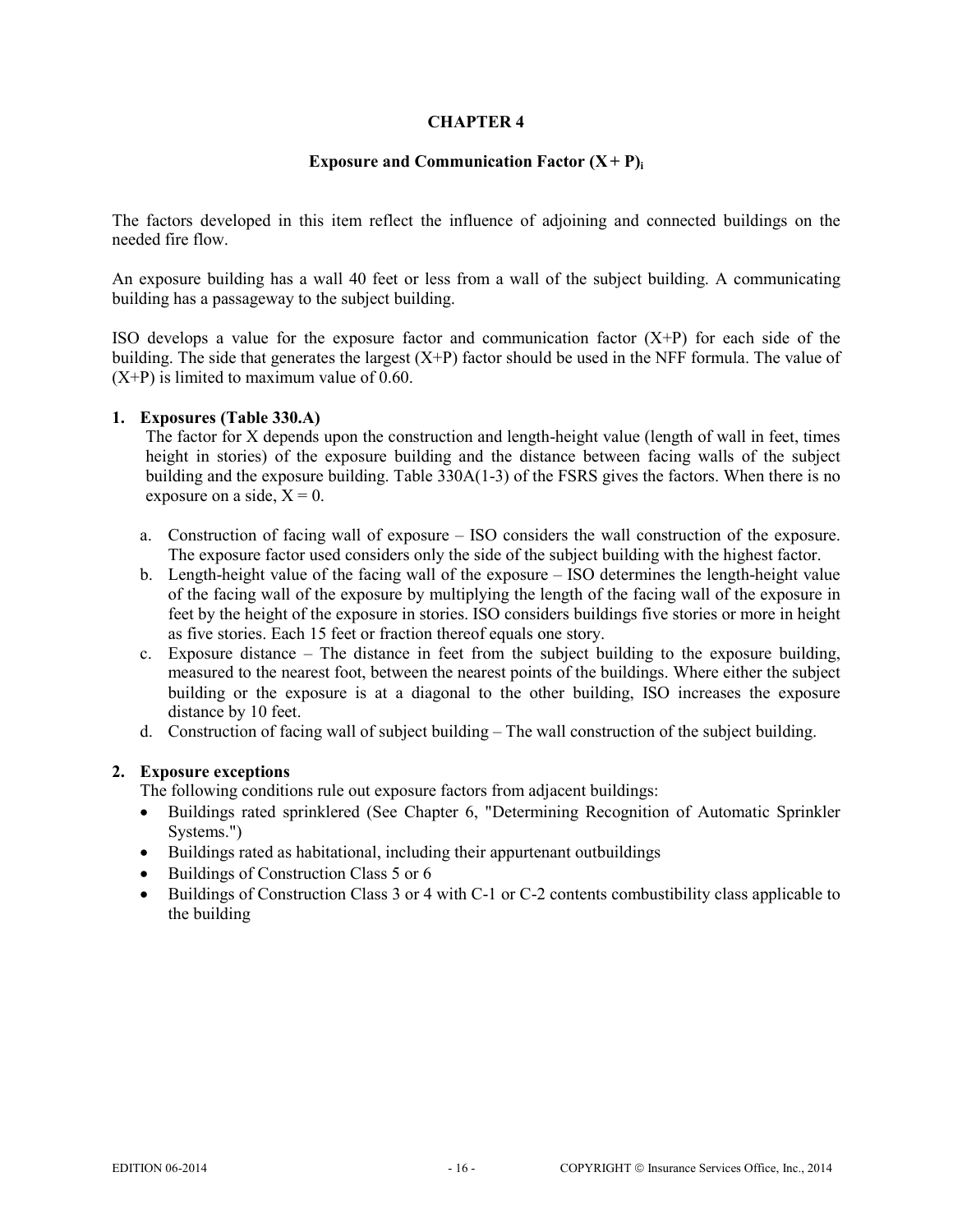# **Table 330A(1)**

| <b>Construction</b><br>of Facing<br>Wall of<br><b>Exposure</b>   | Frame (Except Masonry and Fire Resistive) |       |                                      |                                 |                                           |                                                      |                                            |  |  |  |
|------------------------------------------------------------------|-------------------------------------------|-------|--------------------------------------|---------------------------------|-------------------------------------------|------------------------------------------------------|--------------------------------------------|--|--|--|
| <b>Construction of Facing</b><br><b>Wall of Subject Building</b> |                                           | Frame | <b>Masonry</b><br><b>Unprotected</b> | <b>Masonry</b><br>Semiprotected | <b>Noncombustible</b><br><b>Walls and</b> | <b>Masonry or</b><br><b>Fire</b><br><b>Resistive</b> | <b>Masonry or Fire</b><br><b>Resistive</b> |  |  |  |
| Distance in                                                      | Length-<br><b>Height of</b>               |       | <b>Openings</b>                      | <b>Openings</b>                 | Noncombustible                            | <b>Unprotected</b>                                   | Semiprotected<br><b>Openings</b>           |  |  |  |
| <b>Feet to the</b>                                               | Facing                                    |       |                                      | (or Blank)                      | Roof                                      | <b>Openings</b>                                      |                                            |  |  |  |
| <b>Exposure</b>                                                  | Wall of                                   |       |                                      |                                 |                                           |                                                      |                                            |  |  |  |
|                                                                  | <b>Exposure</b>                           |       |                                      |                                 |                                           | Class 5 or 6                                         |                                            |  |  |  |
| $0 - 10$                                                         | $80 - 100$                                | 0.126 | 0.0882                               | 0.0000                          | 0.1008                                    | 0.0252                                               | 0.0000                                     |  |  |  |
|                                                                  | $101 - 200$                               | 0.140 | 0.0980                               | 0.0000                          | 0.1120                                    | 0.0280                                               | 0.0000                                     |  |  |  |
|                                                                  | $201 - 300$                               | 0.140 | 0.0980                               | 0.0000                          | 0.1120                                    | 0.0280                                               | 0.0000                                     |  |  |  |
|                                                                  | $301 - 400$                               | 0.140 | 0.0980                               | 0.0000                          | 0.1120                                    | 0.0280                                               | 0.0000                                     |  |  |  |
| Over 400                                                         |                                           | 0.140 | 0.0980                               | 0.0000                          | 0.1120                                    | 0.0280                                               | 0.0000                                     |  |  |  |
|                                                                  |                                           |       |                                      |                                 |                                           |                                                      |                                            |  |  |  |
| $11 - 20$                                                        | $80 - 100$                                | 0.098 | 0.0686                               | 0.0000                          | 0.0784                                    | 0.0196                                               | 0.0000                                     |  |  |  |
|                                                                  | $101 - 200$                               | 0.126 | 0.0882                               | 0.0000                          | 0.1008                                    | 0.0252                                               | 0.0000                                     |  |  |  |
|                                                                  | $201 - 300$                               | 0.140 | 0.0980                               | 0.0000                          | 0.1120                                    | 0.0280                                               | 0.0000                                     |  |  |  |
|                                                                  | $301 - 400$                               | 0.140 | 0.0980                               | 0.0000                          | 0.1120                                    | 0.0280                                               | 0.0000                                     |  |  |  |
|                                                                  | Over 400                                  | 0.140 | 0.0980                               | 0.0000                          | 0.1120                                    | 0.0280                                               | 0.0000                                     |  |  |  |
|                                                                  |                                           |       |                                      |                                 |                                           |                                                      |                                            |  |  |  |
| $21 - 30$                                                        | $80 - 100$                                | 0.056 | 0.0392                               | 0.0000                          | 0.0448                                    | 0.0112                                               | 0.0000                                     |  |  |  |
|                                                                  | $101 - 200$                               | 0.098 | 0.0686                               | 0.0000                          | 0.0784                                    | 0.0196                                               | 0.0000                                     |  |  |  |
|                                                                  | $201 - 300$                               | 0.126 | 0.0882                               | 0.0000                          | 0.1008                                    | 0.0252                                               | 0.0000                                     |  |  |  |
|                                                                  | $301 - 400$<br>0.126                      |       | 0.0882                               | 0.0000                          | 0.1008                                    | 0.0252                                               | 0.0000                                     |  |  |  |
|                                                                  | Over 400                                  | 0.140 | 0.0882                               | 0.0000                          | 0.1120                                    | 0.0280                                               | 0.0000                                     |  |  |  |
| $31 - 40$                                                        | $80 - 100$                                | 0.028 | 0.0196                               | 0.0000                          | 0.0224                                    | 0.0056                                               | 0.0000                                     |  |  |  |
|                                                                  | $101 - 200$                               | 0.070 | 0.0490                               | 0.0000                          | 0.0560                                    | 0.0140                                               | 0.0000                                     |  |  |  |
|                                                                  | $201 - 300$                               | 0.098 | 0.0686                               | 0.0000                          | 0.0784                                    | 0.0196                                               | 0.0000                                     |  |  |  |
|                                                                  | $301 - 400$                               | 0.112 | 0.0784                               | 0.0000                          | 0.0896                                    | 0.0224                                               | 0.0000                                     |  |  |  |
|                                                                  | Over 400                                  | 0.126 | 0.0882                               | 0.0000                          | 0.1008                                    | 0.0252                                               | 0.0000                                     |  |  |  |
|                                                                  |                                           |       |                                      |                                 |                                           |                                                      |                                            |  |  |  |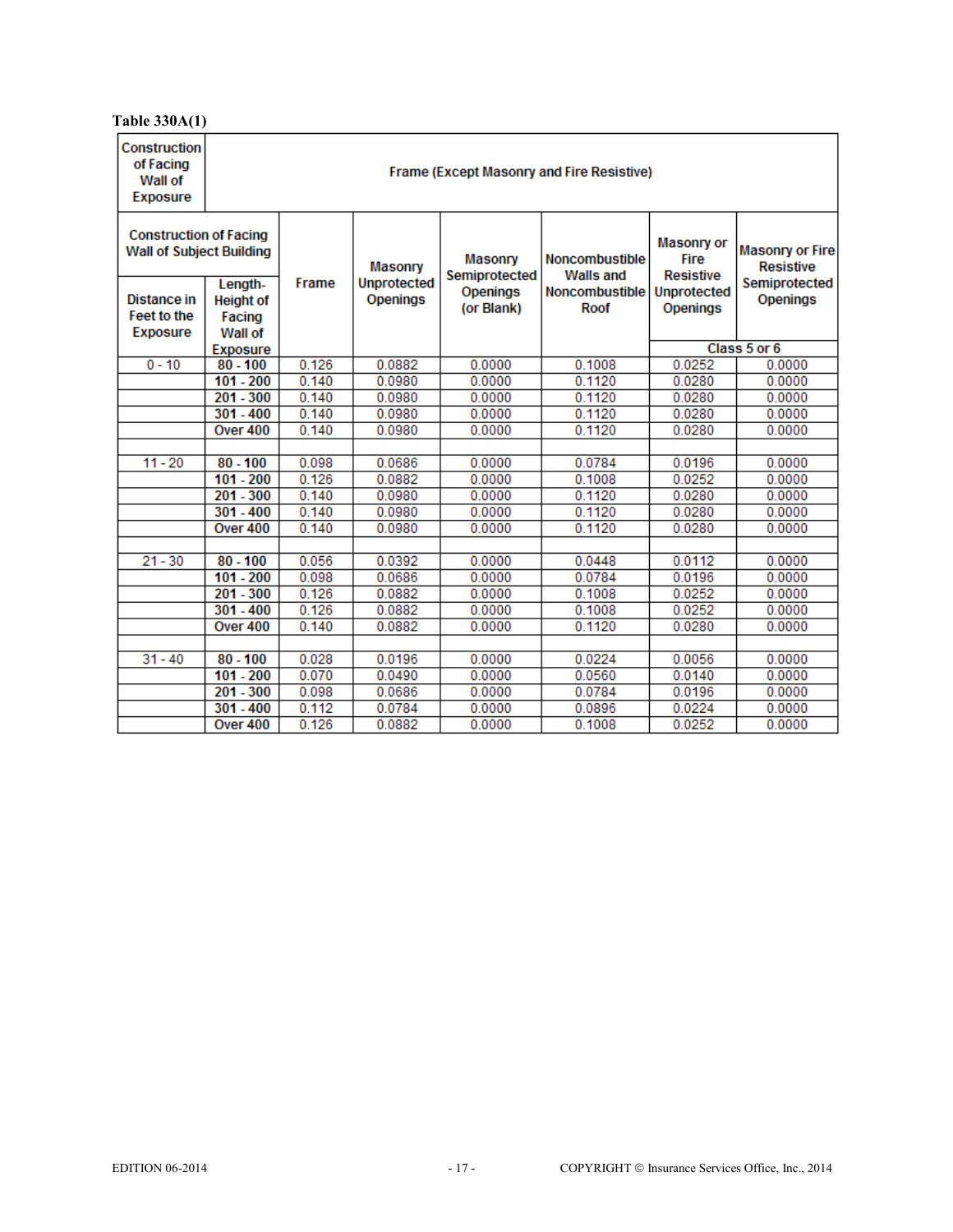# **Table 330A(2)**

| <b>Construction</b><br>of Facing<br>Wall of<br><b>Exposure</b>   | <b>Masonry &amp; Fire Resistive (Unprotected Openings)</b> |                  |                                      |                                 |                                           |                                               |                                            |  |  |  |
|------------------------------------------------------------------|------------------------------------------------------------|------------------|--------------------------------------|---------------------------------|-------------------------------------------|-----------------------------------------------|--------------------------------------------|--|--|--|
| <b>Construction of Facing</b><br><b>Wall of Subject Building</b> |                                                            | Frame            | <b>Masonry</b><br><b>Unprotected</b> | <b>Masonry</b><br>Semiprotected | <b>Noncombustible</b><br><b>Walls and</b> | Masonry or<br><b>Fire</b><br><b>Resistive</b> | <b>Masonry or Fire</b><br><b>Resistive</b> |  |  |  |
| Distance in                                                      | Length-<br><b>Height of</b>                                |                  | <b>Openings</b>                      | <b>Openings</b>                 | Noncombustible                            | <b>Unprotected</b>                            | Semiprotected<br><b>Openings</b>           |  |  |  |
| <b>Feet to the</b>                                               | Facing                                                     |                  |                                      | (or Blank)                      | Roof                                      | <b>Openings</b>                               |                                            |  |  |  |
| <b>Exposure</b>                                                  | Wall of                                                    |                  |                                      |                                 |                                           |                                               |                                            |  |  |  |
|                                                                  | <b>Exposure</b>                                            |                  |                                      |                                 |                                           | Class 5 or 6                                  |                                            |  |  |  |
| $0 - 10$                                                         | $80 - 150$                                                 | 0.0441           | 0.0252                               | 0.0000                          | 0.0252                                    | 0.0000                                        | 0.0000                                     |  |  |  |
|                                                                  | 151 - 200                                                  | 0.0490           | 0.0280                               | 0.0000                          | 0.0280                                    | 0.0000                                        | 0.0000                                     |  |  |  |
|                                                                  | $201 - 300$                                                | 0.0490           | 0.0280                               | 0.0000                          | 0.0280                                    | 0.0000                                        | 0.0000                                     |  |  |  |
|                                                                  | $301 - 400$                                                | 0.0490           | 0.0280                               | 0.0000                          | 0.0280                                    | 0.0000                                        | 0.0000                                     |  |  |  |
|                                                                  | Over 400                                                   | 0.0490           | 0.0280                               | 0.0000                          | 0.0280                                    | 0.0000                                        | 0.0000                                     |  |  |  |
|                                                                  |                                                            |                  |                                      |                                 |                                           |                                               |                                            |  |  |  |
| $11 - 20$                                                        | $80 - 150$                                                 | 0.0343           | 0.0196                               | 0.0000                          | 0.0196                                    | 0.0000                                        | 0.0000                                     |  |  |  |
|                                                                  | $151 - 200$                                                | 0.0441           | 0.0252                               | 0.0000                          | 0.0252                                    | 0.0000                                        | 0.0000                                     |  |  |  |
|                                                                  | $201 - 300$                                                | 0.0490           | 0.0280                               | 0.0000                          | 0.0280                                    | 0.0000                                        | 0.0000                                     |  |  |  |
|                                                                  | $301 - 400$                                                | 0.0490           | 0.0280                               | 0.0000                          | 0.0280                                    | 0.0000                                        | 0.0000                                     |  |  |  |
|                                                                  | Over 400                                                   | 0.0490           | 0.0280                               | 0.0000                          | 0.0280                                    | 0.0000                                        | 0.0000                                     |  |  |  |
|                                                                  |                                                            |                  |                                      |                                 |                                           |                                               |                                            |  |  |  |
| $21 - 30$                                                        | $80 - 150$<br>$151 - 200$                                  | 0.0196<br>0.0343 | 0.0112<br>0.0196                     | 0.0000<br>0.0000                | 0.0112<br>0.0196                          | 0.0000<br>0.0000                              | 0.0000<br>0.0000                           |  |  |  |
|                                                                  | $201 - 300$                                                | 0.0392           | 0.0224                               | 0.0000                          | 0.0224                                    | 0.0000                                        | 0.0000                                     |  |  |  |
|                                                                  | $301 - 400$                                                | 0.0441           | 0.0252                               | 0.0000                          | 0.0252                                    | 0.0000                                        | 0.0000                                     |  |  |  |
|                                                                  | Over 400                                                   | 0.0490           | 0.0280                               | 0.0000                          | 0.0280                                    | 0.0000                                        | 0.0000                                     |  |  |  |
|                                                                  |                                                            |                  |                                      |                                 |                                           |                                               |                                            |  |  |  |
| $31 - 40$                                                        | $80 - 150$                                                 | 0.0098           | 0.0056                               | 0.0000                          | 0.0056                                    | 0.0000                                        | 0.0000                                     |  |  |  |
|                                                                  | $151 - 200$                                                | 0.0245           | 0.0140                               | 0.0000                          | 0.0140                                    | 0.0000                                        | 0.0000                                     |  |  |  |
|                                                                  | $201 - 300$                                                | 0.0343           | 0.0196                               | 0.0000                          | 0.0196                                    | 0.0000                                        | 0.0000                                     |  |  |  |
|                                                                  | $301 - 400$                                                | 0.0392           | 0.0224                               | 0.0000                          | 0.0224                                    | 0.0000                                        | 0.0000                                     |  |  |  |
|                                                                  | Over 400                                                   | 0.0441           | 0.0252                               | 0.0000                          | 0.0252                                    | 0.0000                                        | 0.0000                                     |  |  |  |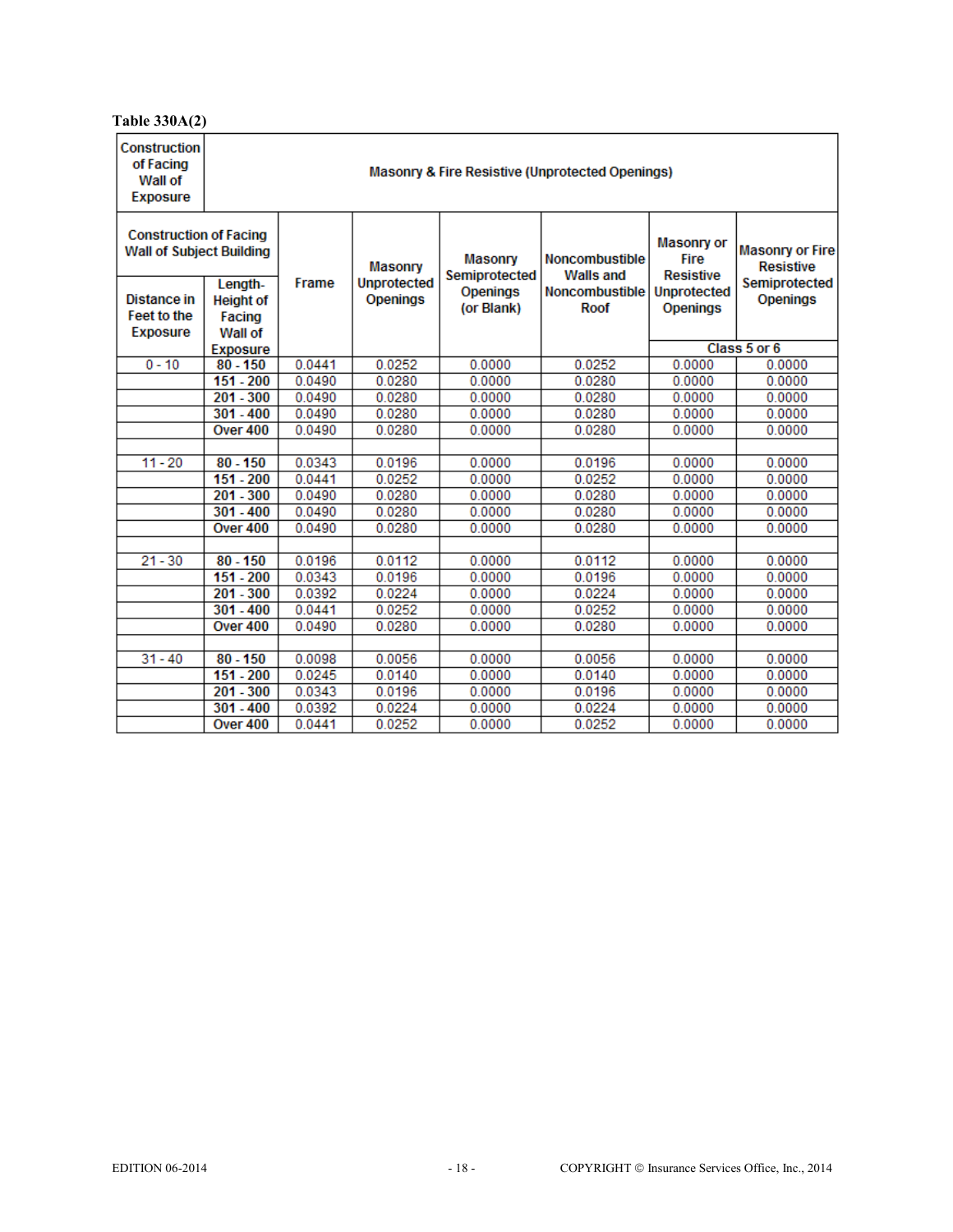# **Table 330A(3)**

| <b>Construction</b><br>of Facing<br>Wall of<br><b>Exposure</b>   | <b>Masonry &amp; Fire Resistive (Semiprotected Openings)</b> |        |                                       |                                 |                                           |                                                      |                                            |  |  |  |
|------------------------------------------------------------------|--------------------------------------------------------------|--------|---------------------------------------|---------------------------------|-------------------------------------------|------------------------------------------------------|--------------------------------------------|--|--|--|
| <b>Construction of Facing</b><br><b>Wall of Subject Building</b> |                                                              |        | <b>Masonry</b>                        | <b>Masonry</b><br>Semiprotected | <b>Noncombustible</b><br><b>Walls and</b> | <b>Masonry or</b><br><b>Fire</b><br><b>Resistive</b> | <b>Masonry or Fire</b><br><b>Resistive</b> |  |  |  |
| <b>Distance in</b>                                               | Length-<br><b>Height of</b>                                  | Frame  | <b>Unprotected</b><br><b>Openings</b> | <b>Openings</b>                 | <b>Noncombustible</b>                     | <b>Unprotected</b>                                   | Semiprotected<br><b>Openings</b>           |  |  |  |
| <b>Feet to the</b>                                               | Facing                                                       |        |                                       | (or Blank)                      | Roof                                      | <b>Openings</b>                                      |                                            |  |  |  |
| <b>Exposure</b>                                                  | Wall of                                                      |        |                                       |                                 |                                           |                                                      |                                            |  |  |  |
|                                                                  | <b>Exposure</b>                                              |        |                                       |                                 |                                           | Class 5 or 6                                         |                                            |  |  |  |
| $0 - 10$                                                         | $80 - 150$                                                   | 0.0189 | 0.0126                                | 0.0000                          | 0.0126                                    | 0.0000                                               | 0.0000                                     |  |  |  |
|                                                                  | $151 - 200$                                                  | 0.0210 | 0.0140                                | 0.0000                          | 0.0140                                    | 0.0000                                               | 0.0000                                     |  |  |  |
|                                                                  | $201 - 300$                                                  | 0.0210 | 0.0140                                | 0.0000                          | 0.0140                                    | 0.0000                                               | 0.0000                                     |  |  |  |
|                                                                  | $301 - 400$                                                  | 0.0210 | 0.0140                                | 0.0000                          | 0.0140                                    | 0.0000                                               | 0.0000                                     |  |  |  |
|                                                                  | Over 400                                                     | 0.0210 | 0.0140                                | 0.0000                          | 0.0140                                    | 0.0000                                               | 0.0000                                     |  |  |  |
|                                                                  |                                                              |        |                                       |                                 |                                           |                                                      |                                            |  |  |  |
| $11 - 20$                                                        | $80 - 150$                                                   | 0.0147 | 0.0098                                | 0.0000                          | 0.0098                                    | 0.0000                                               | 0.0000                                     |  |  |  |
|                                                                  | $151 - 200$                                                  | 0.0189 | 0.0126                                | 0.0000                          | 0.0126                                    | 0.0000                                               | 0.0000                                     |  |  |  |
|                                                                  | $201 - 300$                                                  | 0.0210 | 0.0140                                | 0.0000                          | 0.0140                                    | 0.0000                                               | 0.0000                                     |  |  |  |
|                                                                  | $301 - 400$                                                  | 0.0210 | 0.0140                                | 0.0000                          | 0.0140                                    | 0.0000                                               | 0.0000                                     |  |  |  |
|                                                                  | Over 400                                                     | 0.0210 | 0.0140                                | 0.0000                          | 0.0140                                    | 0.0000                                               | 0.0000                                     |  |  |  |
|                                                                  |                                                              |        |                                       |                                 |                                           |                                                      |                                            |  |  |  |
| $21 - 30$                                                        | $80 - 150$                                                   | 0.0084 | 0.0056                                | 0.0000                          | 0.0056                                    | 0.0000                                               | 0.0000                                     |  |  |  |
|                                                                  | $151 - 200$                                                  | 0.0147 | 0.0098                                | 0.0000                          | 0.0098                                    | 0.0000                                               | 0.0000                                     |  |  |  |
|                                                                  | $201 - 300$                                                  | 0.0168 | 0.0112                                | 0.0000                          | 0.0112                                    | 0.0000                                               | 0.0000                                     |  |  |  |
|                                                                  | $301 - 400$                                                  | 0.0189 | 0.0126                                | 0.0000                          | 0.0126                                    | 0.0000                                               | 0.0000                                     |  |  |  |
|                                                                  | Over 400                                                     | 0.0210 | 0.0140                                | 0.0000                          | 0.0140                                    | 0.0000                                               | 0.0000                                     |  |  |  |
|                                                                  |                                                              |        |                                       |                                 |                                           |                                                      |                                            |  |  |  |
| $31 - 40$                                                        | $80 - 150$                                                   | 0.0042 | 0.0028                                | 0.0000                          | 0.0028                                    | 0.0000                                               | 0.0000                                     |  |  |  |
|                                                                  | $151 - 200$                                                  | 0.0125 | 0.0070                                | 0.0000                          | 0.0070                                    | 0.0000                                               | 0.0000                                     |  |  |  |
|                                                                  | $201 - 300$                                                  | 0.0147 | 0.0098                                | 0.0000                          | 0.0098                                    | 0.0000                                               | 0.0000                                     |  |  |  |
|                                                                  | $301 - 400$                                                  | 0.0168 | 0.0112                                | 0.0000                          | 0.0112                                    | 0.0000                                               | 0.0000                                     |  |  |  |
|                                                                  | Over 400                                                     | 0.0189 | 0.0126                                | 0.0000                          | 0.0126                                    | 0.0000                                               | 0.0000                                     |  |  |  |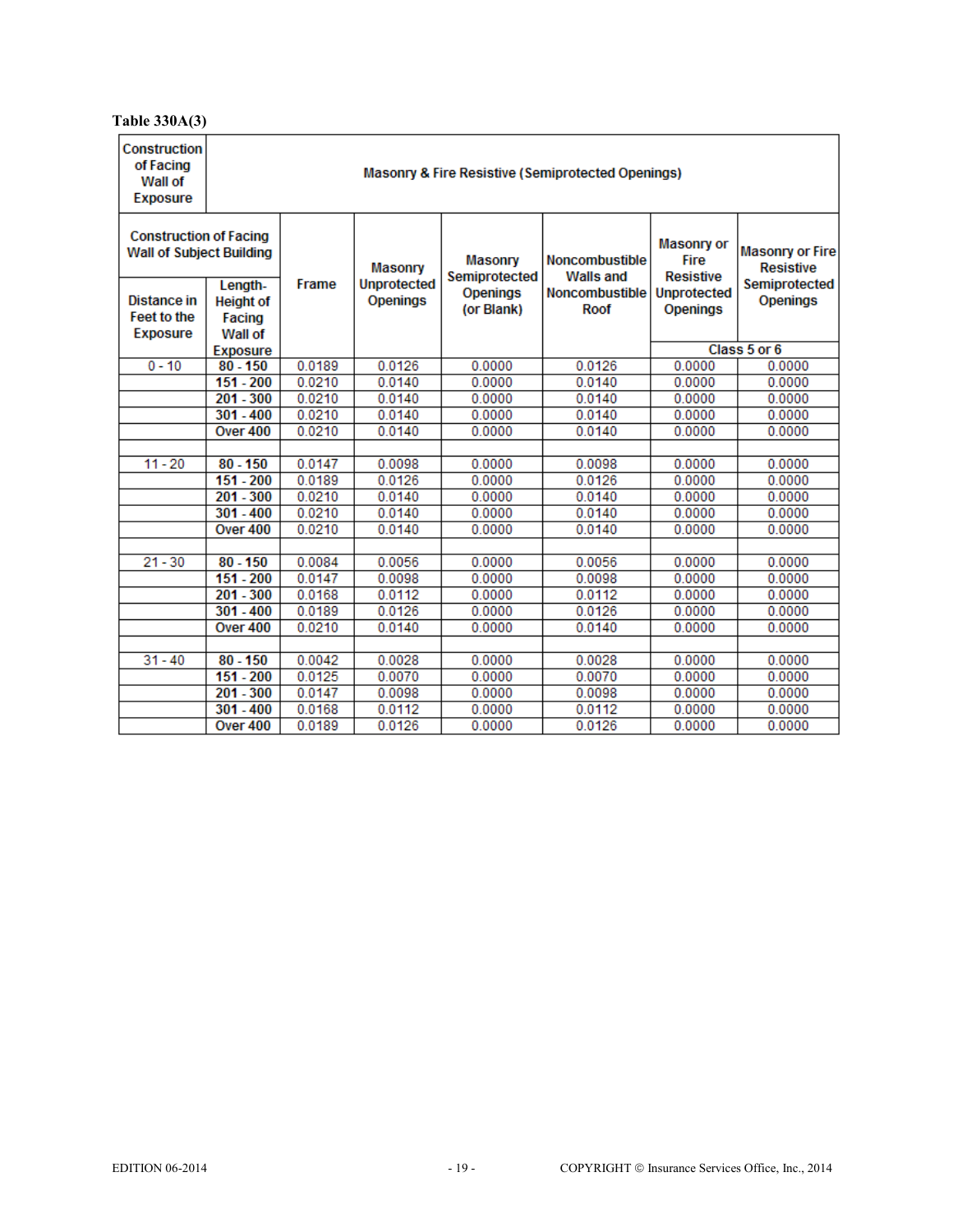#### **3. Communications (Table 330B)**

The factor for P depends upon the protection for communicating party-wall openings and the length and construction of communications between fire divisions. Table 330B of the FSRS gives the factors. When more than one communication type exists in any one side wall, apply only the largest factor P for that side. When there is no communication on a side,  $P = 0$ .

- a. Communications with combustible construction An open passageway must be open on top or at least one side.
- b. Fire-resistive, non-combustible, or limited combustible, combustible communications ISO considers the type of construction of the passageway.
- c. Description of protection of passageway openings The protection for the openings to the passageway by Class A, single or double fire door.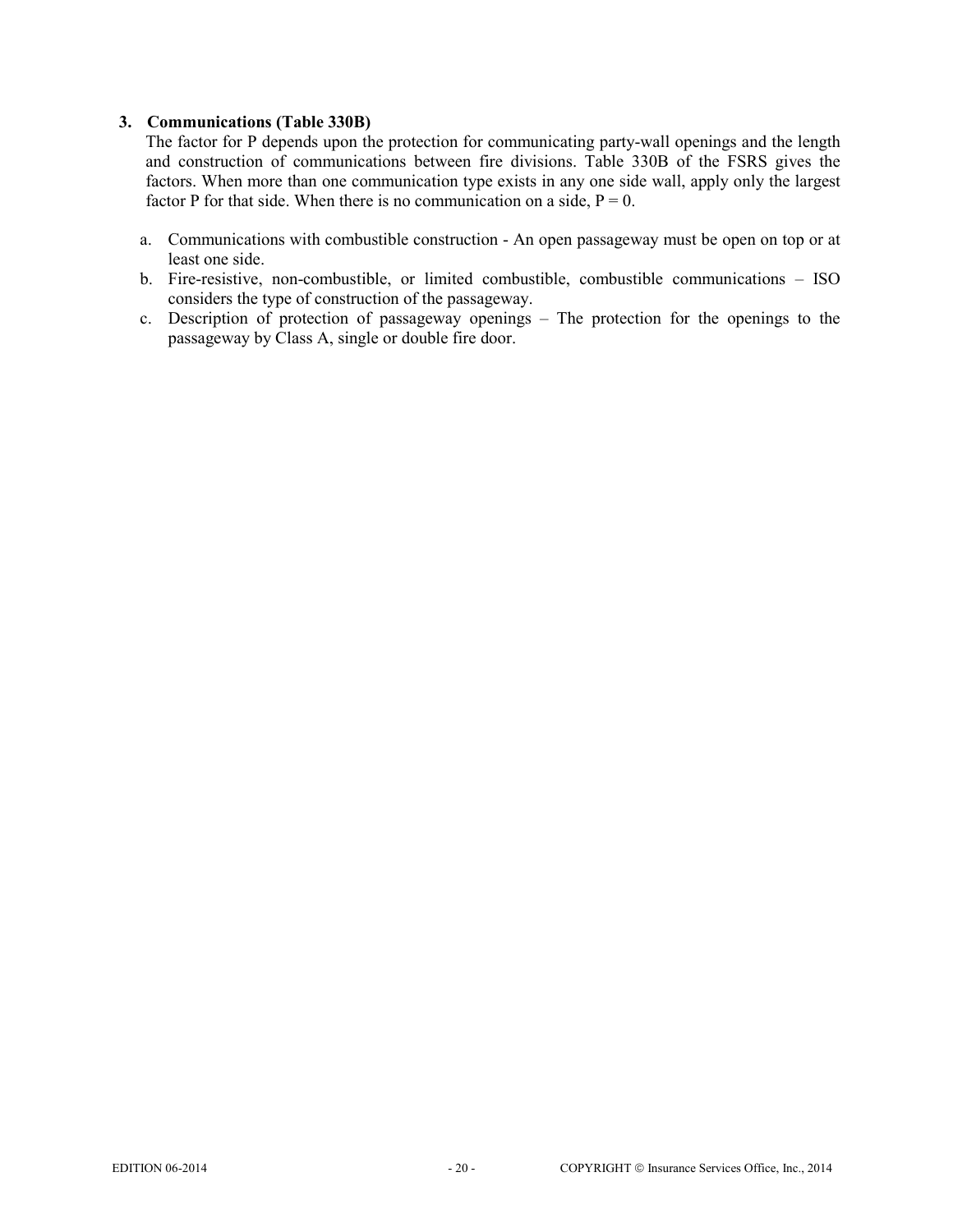# **Table 330B**

| Masonry Facing Wall (Exposure)<br><b>FACTORS FOR COMMUNICATIONS THROUGH PASSAGEWAYS</b> |                |                                                                          |                 |        |                                           |                |          |                 |          |         |
|-----------------------------------------------------------------------------------------|----------------|--------------------------------------------------------------------------|-----------------|--------|-------------------------------------------|----------------|----------|-----------------|----------|---------|
| <b>Description of</b><br><b>Protection of</b><br>Passageways<br>Openings                |                | Fire Resistive, Noncombustible,<br>or Limited Combustible<br>Passageways |                 |        | Passageways with Combustible Construction |                |          |                 |          |         |
|                                                                                         | Open           |                                                                          | <b>Enclosed</b> |        |                                           | Open           |          | <b>Enclosed</b> |          |         |
|                                                                                         | Any            | 10 ft                                                                    | 11ft            | 21ft   | 10 ft                                     | 11 ft          | $21$ ft  | 10 ft           | $11$ ft  | $21$ ft |
|                                                                                         | Length         | or                                                                       | to              | to     | or                                        | to             | to       | or              | to       | to      |
|                                                                                         |                | less                                                                     | 20 ft           | 50 ft  | less                                      | 20 ft          | 50 ft    | less            | 20 ft    | 50 ft   |
| 1. Unprotected                                                                          |                |                                                                          |                 |        |                                           |                |          |                 |          |         |
| Length-Height 20-150                                                                    | 0              | 0.0252                                                                   | 0.0189          | 0.0126 | 0.0189                                    | 0.0126         | 0.0063   | 0.0315          | 0.0252   | 0.0189  |
| Length-Height >150                                                                      | $\overline{0}$ | 0.0280                                                                   | 0.0210          | 0.0140 | 0.0210                                    | 0.0140         | 0.0070   | 0.0350          | 0.0280   | 0.0210  |
| 2. Single Fire Door at One End of Passageway                                            |                |                                                                          |                 |        |                                           |                |          |                 |          |         |
| Length-Height 20-150                                                                    | $\alpha$       | 0.0126                                                                   | 0.0063          | 0.0000 |                                           | 0.0126 0.00945 | 0.0000   | 0.0189          | 0.0126   | 0.0063  |
| Length-Height >150                                                                      | $\overline{0}$ | 0.0140                                                                   | 0.0070          | 0.0000 |                                           | 0.0140 0.01050 | 0.0000   | 0.0210          | 0.0140   | 0.0070  |
| 3. Single Fire Doors at Each End or Double Fire Doors at One End of Passageway          |                |                                                                          |                 |        |                                           |                |          |                 |          |         |
| Length-Height 20-150                                                                    | 0              | 0                                                                        | 0               | 0      | 0                                         | 0              | 0        | 0               | 0        | 0       |
| Length-Height >150                                                                      | Ô              | $\bf{0}$                                                                 | 0               | 0      | o                                         | 0              | $\bf{0}$ | $\bf{0}$        | $\bf{0}$ | 0       |
| <b>FACTORS FOR COMMUNICATIONS THROUGH A PARTY WALL</b>                                  |                |                                                                          |                 |        |                                           |                |          |                 |          |         |
| <b>Single Fire Doors</b>                                                                |                |                                                                          |                 |        |                                           |                |          |                 |          |         |
| Length-Height 20-150                                                                    | 0.0189         |                                                                          |                 |        |                                           |                |          |                 |          |         |
| Length-Height >150                                                                      | 0.0210         |                                                                          |                 |        |                                           |                |          |                 |          |         |
| FACTORS FOR COMMUNICATIONS ACROSS PARTY WALLS                                           |                |                                                                          |                 |        |                                           |                |          |                 |          |         |
| All cases                                                                               | 0.0175         |                                                                          |                 |        |                                           |                |          |                 |          |         |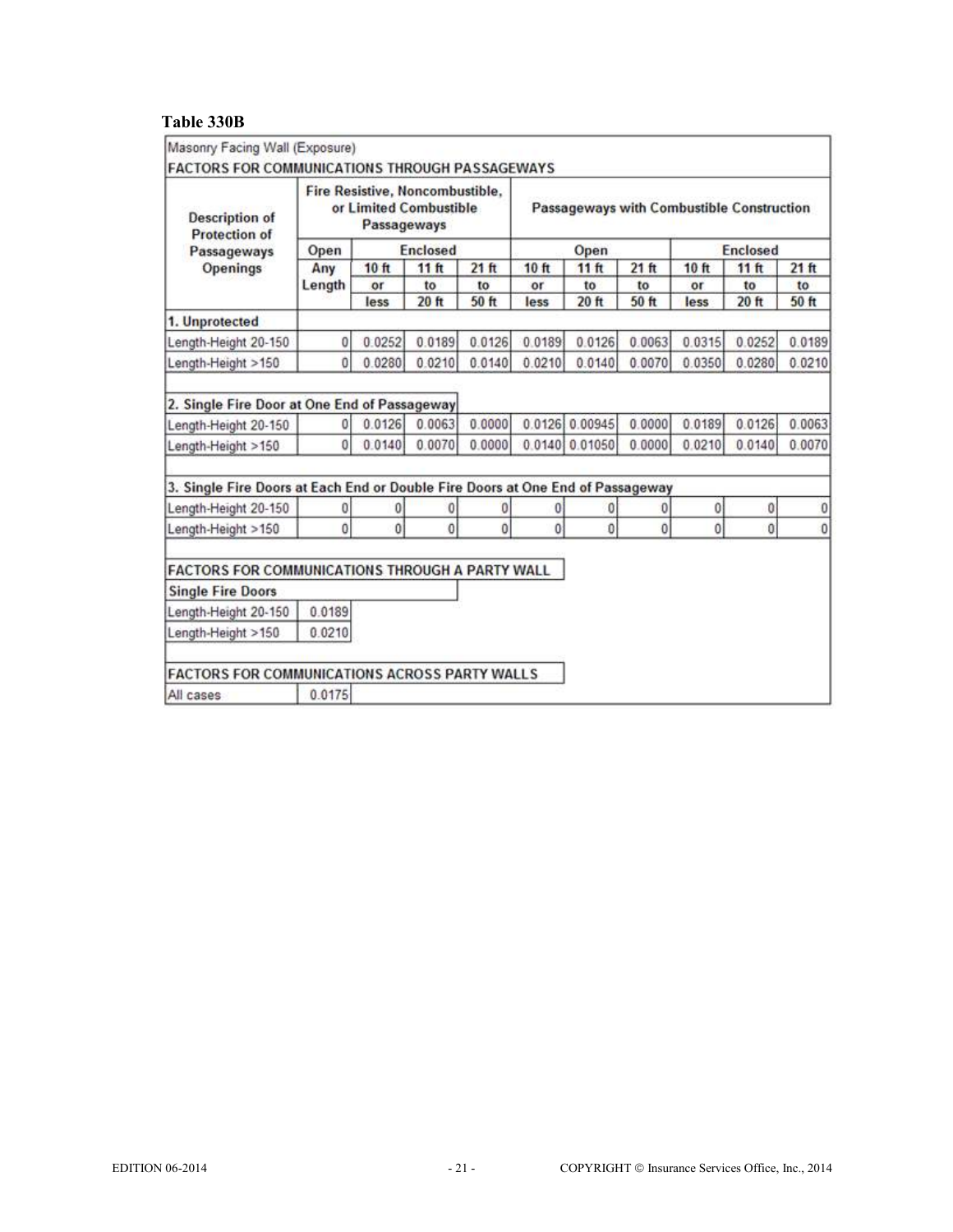## **Table 330B (cont)**

| <b>Description of</b><br>Protection of<br>Passageways<br>Openings              | Fire Resistive, Noncombustible,<br>or Limited Combustible<br>Passageways |                     |                                   |                      | Passageways with Combustible Construction |                     |                      |                     |                                   |                      |
|--------------------------------------------------------------------------------|--------------------------------------------------------------------------|---------------------|-----------------------------------|----------------------|-------------------------------------------|---------------------|----------------------|---------------------|-----------------------------------|----------------------|
|                                                                                | <b>Enclosed</b><br>Open                                                  |                     |                                   |                      | Open                                      |                     |                      | <b>Enclosed</b>     |                                   |                      |
|                                                                                | Any<br>Length                                                            | 10 ft<br>or<br>less | 11 <sup>ft</sup><br>to<br>$20$ ft | 21 ft<br>to<br>50 ft | 10ft<br>or<br>less                        | 11ft<br>to<br>20 ft | 21 ft<br>to<br>50 ft | 10 ft<br>оr<br>less | 11 <sup>ft</sup><br>to<br>$20$ ft | 21 ft<br>to<br>50 ft |
|                                                                                |                                                                          |                     |                                   |                      |                                           |                     |                      |                     |                                   |                      |
| 1. Unprotected                                                                 |                                                                          |                     |                                   |                      |                                           |                     |                      |                     |                                   |                      |
| Length-Height 20-100                                                           | 0                                                                        | 0.0504              | 0.0378                            | 0.0252               | 0.0378                                    | 0.0252              | 0.0126               | 0.063               | 0.0504                            | 0.0378               |
| Length-Height >100                                                             | $\overline{0}$                                                           | 0.0560              | 0.0420                            | 0.0280               | 0.0420                                    | 0.0280              | 0.0140               | 0.0700              | 0.0560                            | 0.0420               |
| 2. Single Fire Door at One End of Passageway                                   |                                                                          |                     |                                   |                      |                                           |                     |                      |                     |                                   |                      |
| Length-Height 20-100                                                           | $\ddot{o}$                                                               | 0.0252              | 0.0126                            | 0.0000               | 0.0252                                    | 0.0189              | 0.0000               | 0.0378              | 0.0252                            | 0.0126               |
| Length-Height >100                                                             | $\overline{0}$                                                           | 0.0280              | 0.0140                            | 0.0000               | 0.0280                                    | 0.0210              | 0.0000               | 0.0420              | 0.0280                            | 0.0140               |
| 3. Single Fire Doors at Each End or Double Fire Doors at One End of Passageway |                                                                          |                     |                                   |                      |                                           |                     |                      |                     |                                   |                      |
| Length-Height 20-100                                                           | 0                                                                        | 0                   | 0                                 | 0                    | ø                                         | 0                   | $\overline{0}$       | 0                   | $\theta$                          |                      |
| Length-Height >100                                                             | $\overline{0}$                                                           | $\theta$            | $\overline{0}$                    | $\overline{0}$       | $\theta$                                  | $\Omega$            | $\overline{0}$       | $\bf{0}$            | 0                                 | $\theta$             |

**Note:** When a party wall has communicating openings protected by a single automatic or self-closing Class A fire door, it qualifies as a division wall for reduction of area.

**Note:** Where communications are protected by a recognized water curtain, the value of P is 0.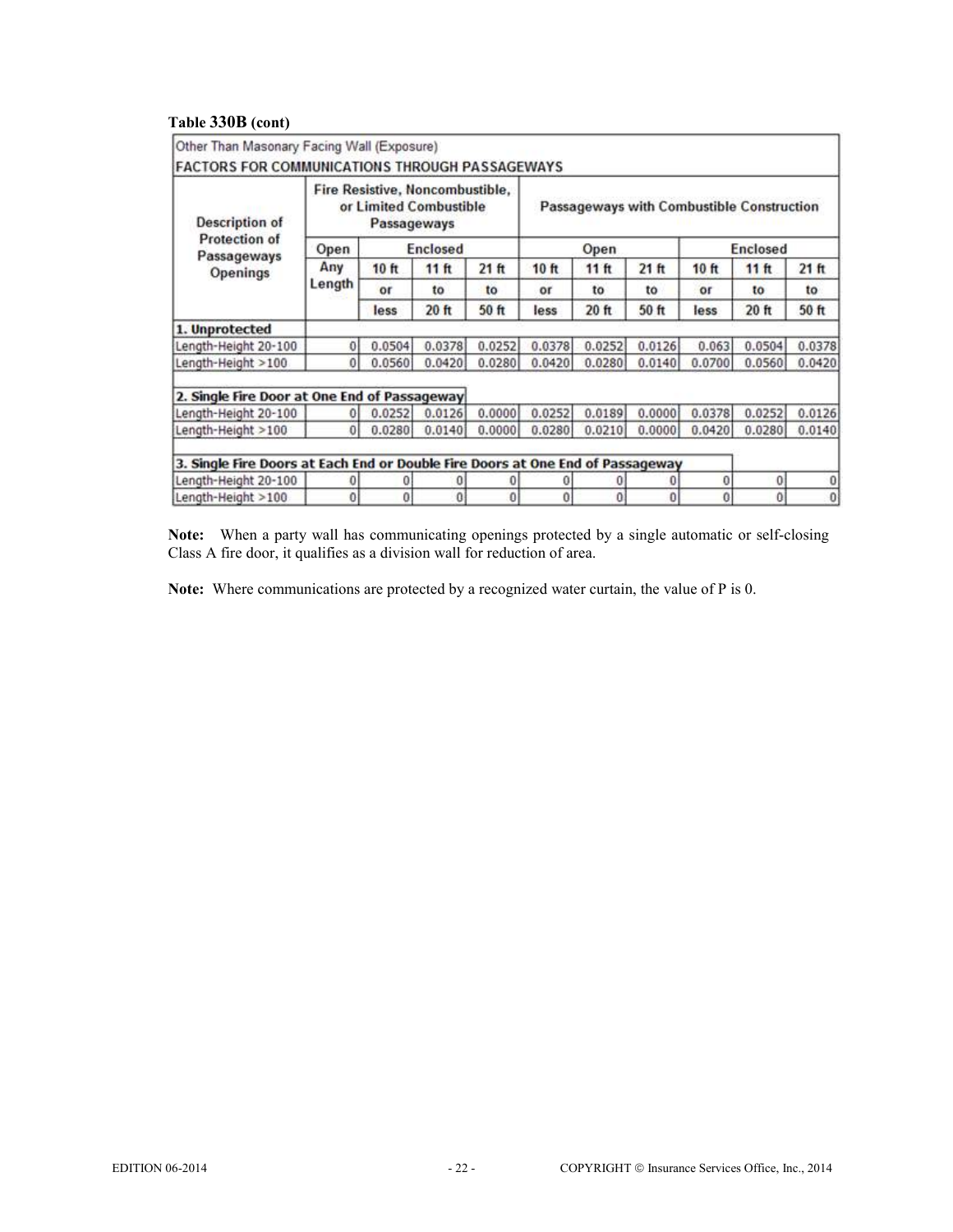## **Separate Classifications of Buildings**

ISO classifies the following as separate buildings:

- a. Buildings separated by two independent walls, with no common or continuous combustible roof, that meet all of the requirements under either  $(1)$ ,  $(2)$ , or  $(3)$  below.
	- (1) Where there is no communication between the two buildings
	- (2) Where the independent walls have communicating passageways constructed and protected as follows:
		- (a) A passageway open on the top or at least one side
		- (b) An enclosed passageway of glass, noncombustible, slow-burning, or fire-resistive construction more than 10 feet in length (or, if combustible, more than 20 feet in length)
		- (c) An enclosed passageway of glass, noncombustible, slow-burning or fire-resistive construction 10 feet or less in length (or, if combustible, 20 feet or less in length), provided that any such passageway is protected on at least one end by an automatic or self-closing labeled Class A fire door installed in a masonry wall section in accordance with standards

Where one or both of the communicating buildings qualify for sprinkler credit under ISO's Specific Commercial Property Evaluation Schedule (see Chapter 6, "Determining Recognition for Automatic Sprinkler Systems"), the above rules (including the Class A door requirement) apply. However, where acceptable sprinklers are installed over the communication in a masonry wall in the sprinklered building, such sprinklers are acceptable in lieu of the Class A door.

- NOTE: A passageway is a structure providing communication between two otherwise separate buildings. Passageways must not contain contents. Enclosed passageways must not be more than 15 feet in width (least dimension). Passageways open on the top or at least one side shall not be more than 25 feet in width (least dimension). Any communicating structure that contains contents, or is more than 15 feet in width if enclosed, or is more than 25 feet in width if open, is a structure subject to all of the requirements regarding separate classification under this item.
- (3) Where the independent walls have no communications, or where the two buildings have passageways constructed and protected as provided above, ISO classifies each building separately, with appropriate charges for exposure and communication (if any) under Chapter 4, "Exposure and Communication Factor."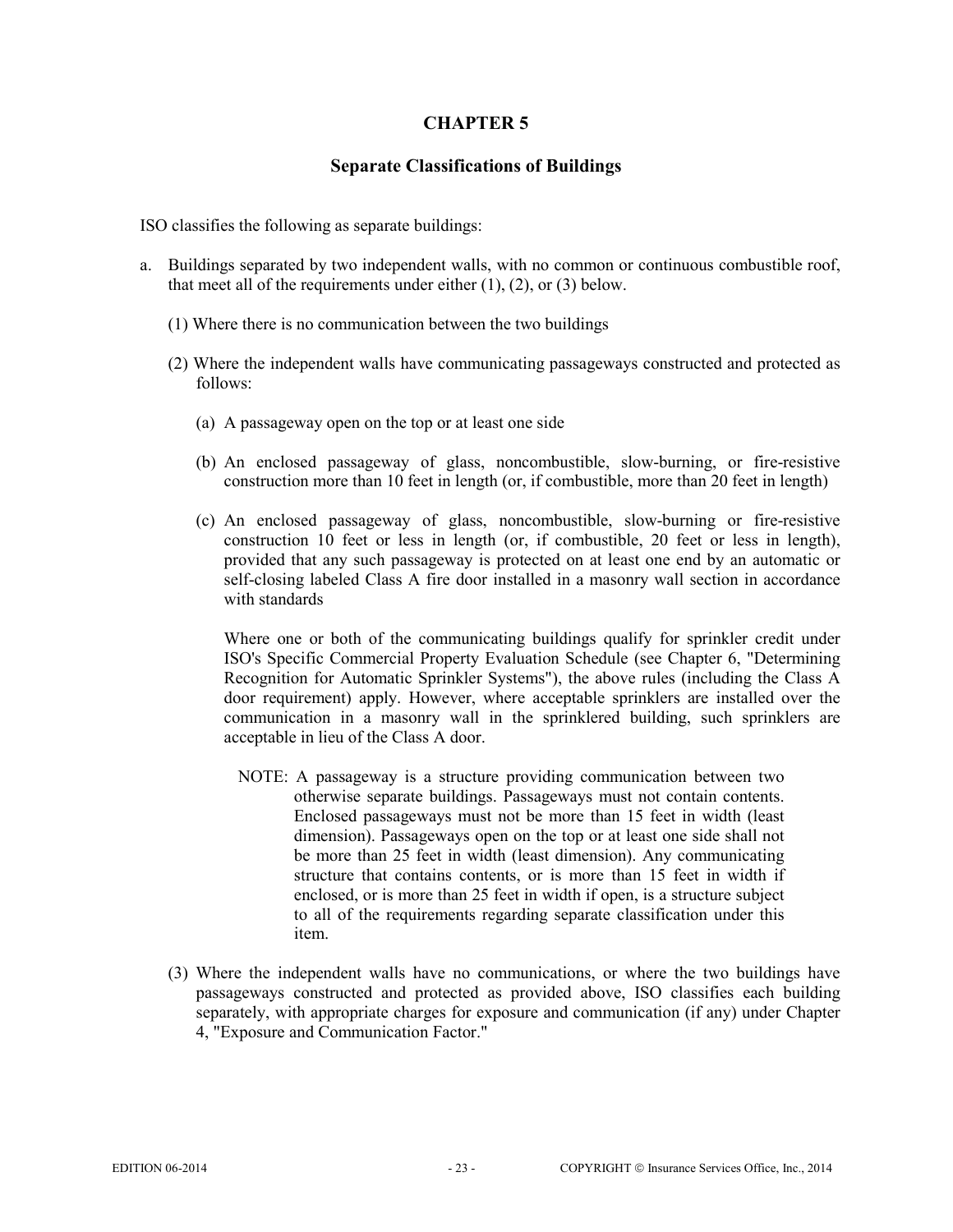- b. Buildings separated by one continuous masonry party wall conforming to all of the following requirements:
	- (1) The party wall is constructed of brick or reinforced concrete not less than 6 inches in thickness; OR reinforced concrete building units (or filled blocks) with a fire-resistance rating of not less than two hours and not less than 6 inches in thickness; OR other masonry materials not less than 8 inches in thickness.
	- (2) The party wall rises to the underside of AND is in direct contact with a fire-resistive, masonry, or noncombustible roof; OR pierces a slow-burning or combustible roof. In addition, no combustible material extends across any parapet that pierces a slow-burning or combustible roof.
	- (3) The party wall extends to the interior surface of AND is in direct contact with a fireresistive, masonry, or noncombustible wall OR pierces a slow-burning or combustible wall. In addition, combustible cornices, canopies, or other combustible material do not extend across the party wall.
	- (4) All load-bearing structural metal members in the party wall are protected metal (not less than one hour).
	- (5) At least a single automatic or self-closing labeled Class A fire door protects all access communications through the party wall. Where one or both of the communicating buildings qualify for sprinkler credit under ISO's Specific Commercial Property Evaluation Schedule (see Chapter 6, "Determining Recognition for Automatic Sprinkler Systems"), acceptable sprinklers installed over the communications are acceptable in lieu of the Class A door.

A single, labeled 1½ hour damper protects all communications caused by air conditioning and/or heating ducts piercing a party wall.

- **Note 1:** Where unprotected metal, noncombustible, or combustible wall, floor, or roof supports are continuous through a masonry wall, such a wall is not be acceptable for separate classification.
- **Note 2:** ISO ignores the usual openings provided for common utilities when their size is limited to that necessary to provide for normal clearances and vibration; such openings are the rule rather than the exception, and their effect is included in the overall analysis. ISO also ignores openings protected by one-hour listed firestop systems. ISO may also ignore abnormally large openings when mortar or other masonry material fills the excessive clearances.

ISO classifies all buildings not eligible for separate classification under a. or b. as a single building.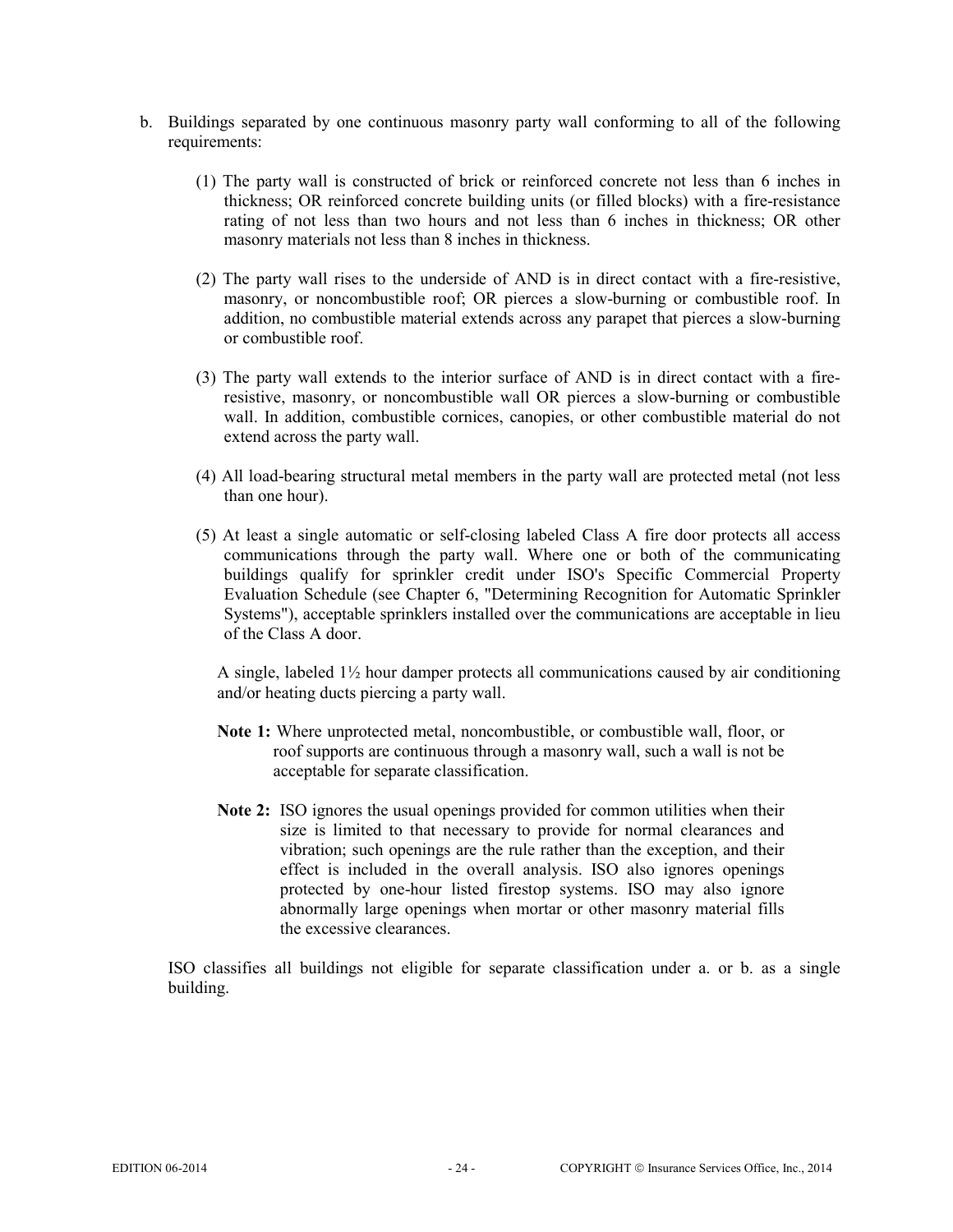# **Determining Recognition of Automatic Sprinkler Systems**

Under the FSRS program if a building is not rated or classified as sprinklered by ISO's SCOPE program, it may still be considered as a sprinklered property if the party responsible for the building has provided evidence that the automatic fire sprinkler system has been installed in accordance with the general criteria of NFPA 13, *Standard for Installation of Sprinkler Systems*, and is maintained in accordance with the general criteria of NFPA 25, *Standard for the Inspections, Testing and Maintenance of Water-Based Fire Protection Systems*.

ISO classifies a property as a sprinklered property if it meets the following minimum conditions:

- ♦ The sprinklered building has assured maintenance. Shut down, idle, or vacant structures have acceptable watchman or waterflow and control-valve supervision (remote or central station) or a caretaker. A caretaker is a responsible person who visits the premises not less than weekly.
- ♦ The usable unsprinklered area does not exceed:
	- a) 25% of the total area in buildings with an Occupancy Combustibility Class of C-1
	- b) 20% of the total area in buildings with an Occupancy Combustibility Class of C-2 or C-3
	- c) 10,000 square feet or 15% of the total area in buildings with an Occupancy Combustibility Class of C-4
	- d) 5,000 square feet or 10% of the total square foot area in buildings with an Occupancy Combustibility Class of C-5

See Chapter 3, "Occupancy Factor" for definitions of the occupancy combustibility classes.

Note: the area limitations above do not include unused, unsprinklered areas such as underfloor areas, attic areas, etc. However, ISO classifies usable vacant areas as used areas. ISO considers areas with obstructed sprinklered protection as unsprinklered.

- ♦ Installation has evidence of flushing and hydrostatic tests of both the underground and overhead piping in accordance with NFPA Standard 13.
- ♦ A full-flow main drain test has been witnessed within the last 48 months.
- ♦ Dry-pipe installations have evidence of a satisfactory or partly satisfactory dry-pipe trip test conducted within the last 48 months.
- ♦ Fire-pump installations have evidence and results of a fire-pump test conducted within the last 48 months.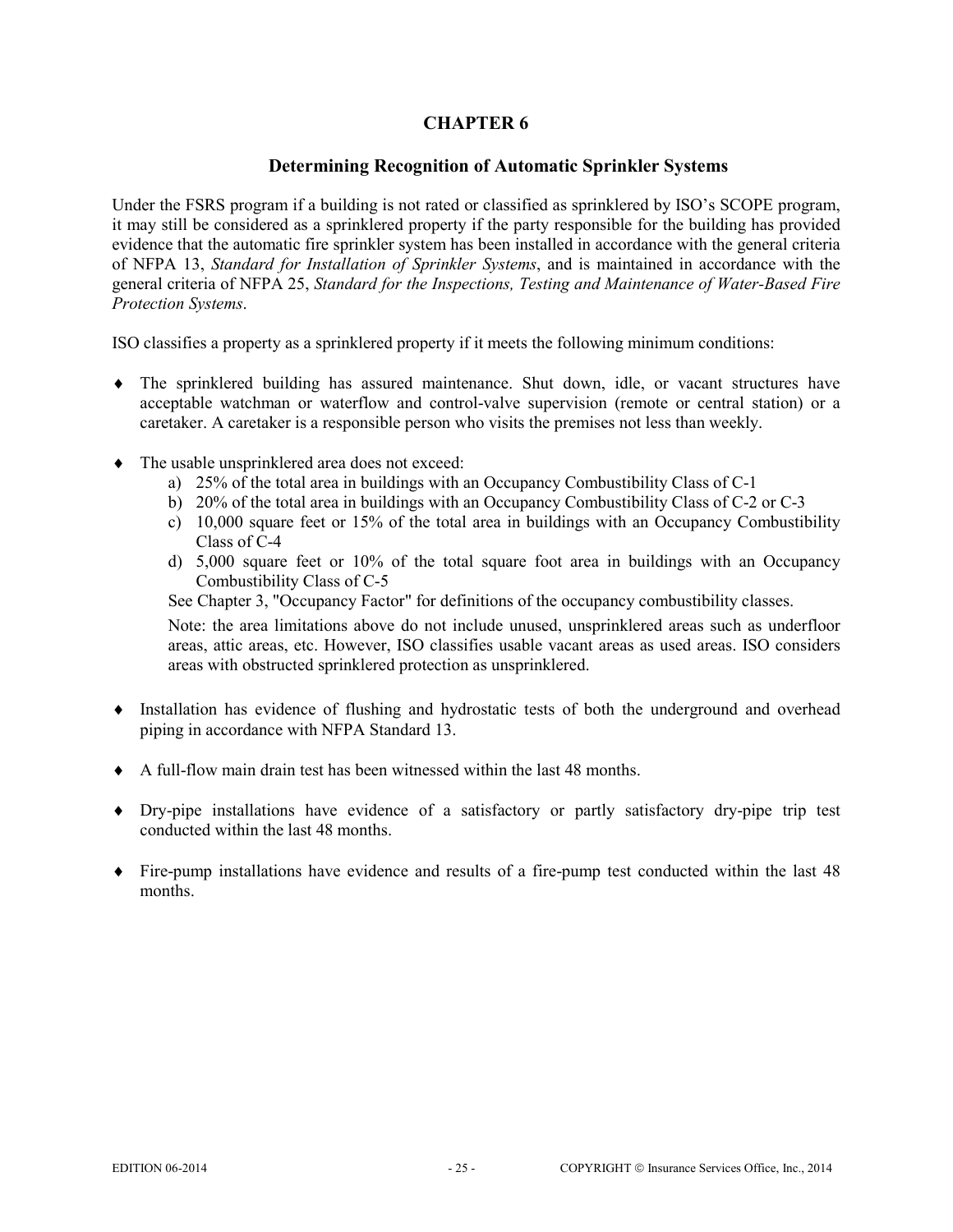# **Other Considerations for Determining Needed Fire Flow (NFF)**

- When the subject building or exposure buildings have a wood-shingle roof covering and ISO determines that the roof can contribute to spreading fires, ISO adds 500 gpm to the NFF.
- The maximum NFF is 12,000 gpm. The minimum NFF is 500 gpm.
- ISO rounds the final calculation of NFF to the nearest 250 gpm if less than 2,500 gpm and to the nearest 500 gpm if greater than 2,500 gpm.
- For 1- and 2-family dwellings not exceeding 2 stories in height, ISO uses the following needed fire flows for a duration of 1 hour:

| <b>DISTANCE BETWEEN BUILDINGS</b> | <b>NEEDED FIRE FLOW</b> |  |
|-----------------------------------|-------------------------|--|
| More than 30 feet                 | $500$ gpm               |  |
| $21 - 30$ feet                    | $750$ gpm               |  |
| $11 - 20$ feet                    | $1,000$ gpm             |  |
| $0 - 10$ feet                     | $1,500$ gpm             |  |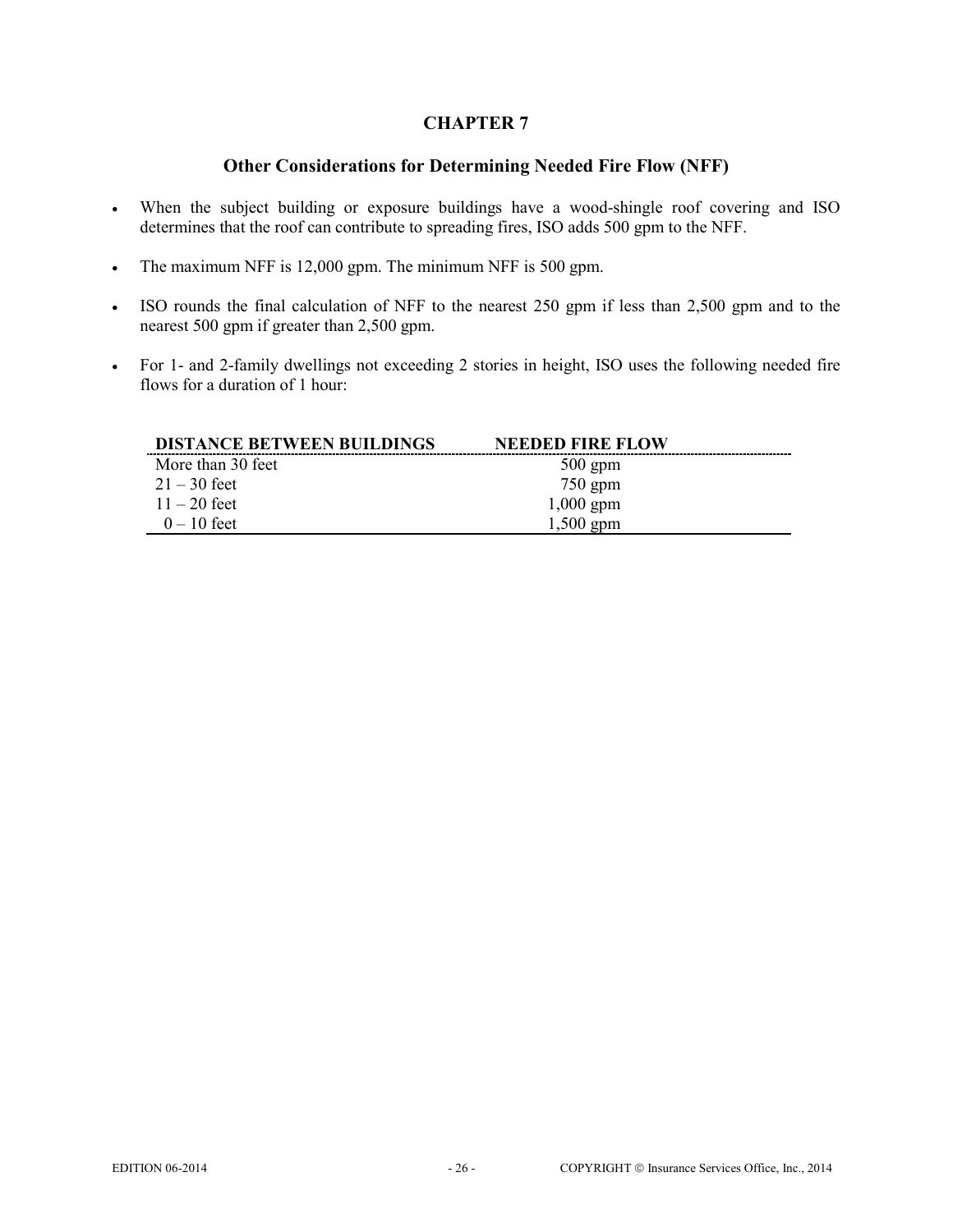## **Examples**

Example 1.

1-story Wood frame Contractor equipment storage 2,250 sq. ft. No exposures or communications 30 ft. 75 ft.

# **CONSTRUCTION TYPE**

Construction Class 1 (wood frame construction) Construction type coefficient  $(F) = 1.5$ Effective area  $(A) = 2,250$ 

> $C = 18F \sqrt{A}$  $C = 18(1.5)\sqrt{2,250}$  $C = 27(47.43)$  $C = 1,280.72$  $C = 1,250$  (rounded to the nearest 250 gpm)

## **OCCUPANCY TYPE**

 Contractor equipment storage Occupancy combustibility class C-3 (Combustible) **Occupancy factor (O) = 1.00** 

#### **EXPOSURES AND COMMUNICATIONS**

 None Exposure and communication factor  $(X + P) = 0.00$ 

#### **CALCULATION**

 $NFF = (C)(O)(1+(X+P))$  $NFF = (1,250)(1.00)(1+(0.00))$  $NFF = (1,250)(1.00)(1.00)$ **NFF = 1,250 gpm**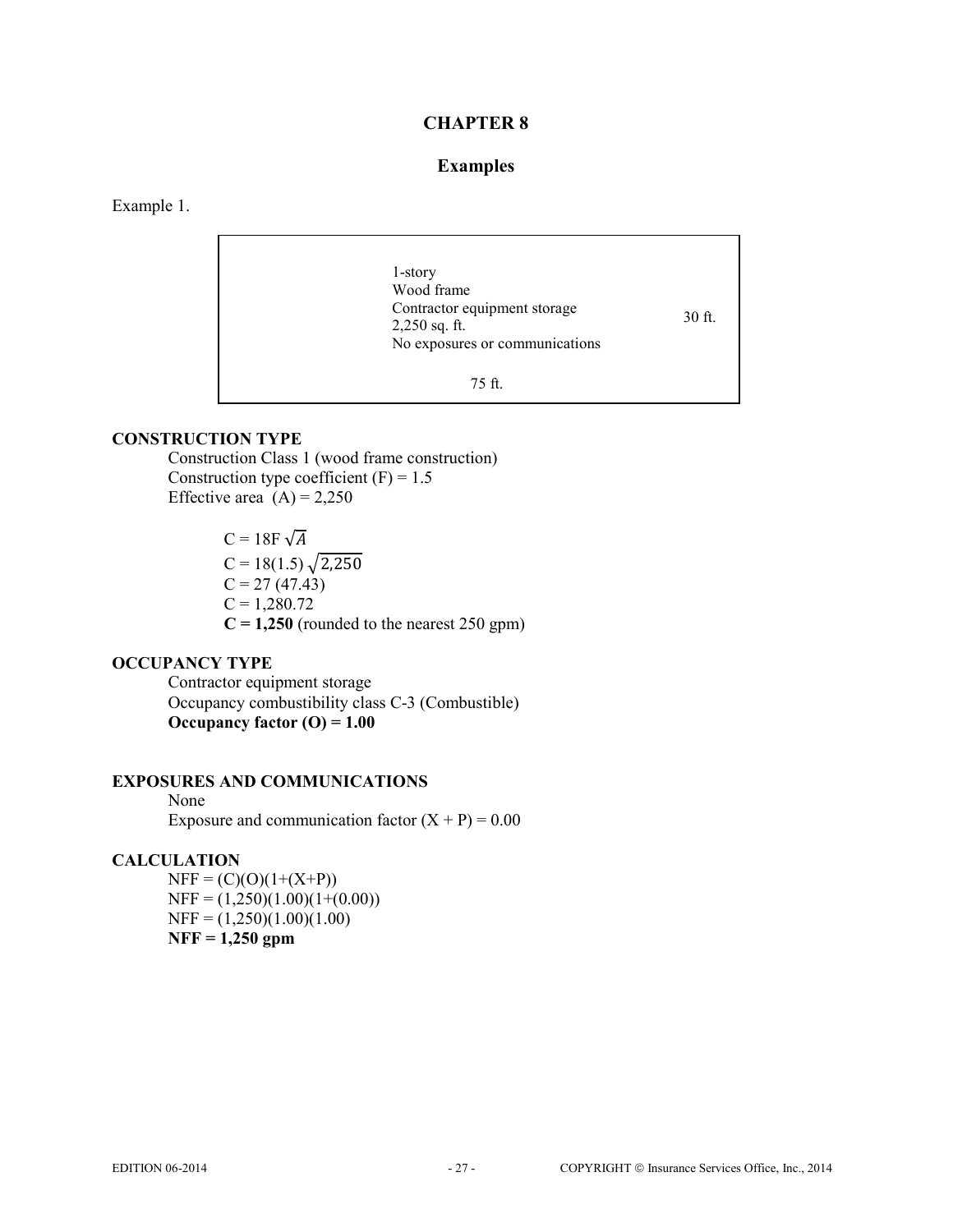Example 2

2-story Masonry walls, wood-joisted roof and floors Concrete on Grade Furniture manufacturing Ground floor  $= 14,000$  sq. ft. No exposures or communications 80 ft.

# 175 ft.

#### **CONSTRUCTION TYPE**

Construction Class 2 (joisted masonry construction) Construction type coefficient  $(F) = 1.0$ Effective area  $(A) = 21,000$  (ground floor +  $\frac{1}{2}$  of second floor area)

> $C = 18F \sqrt{A}$  $C = 18(1.0) \sqrt{21,000}$  $C = 18(144.91)$  $C = 2,608.45$  $C = 2,500$  (rounded to the nearest 250 gpm)

# **OCCUPANCY TYPE**

 Furniture manufacturing Occupancy combustibility class C-4 (free-burning) **Occupancy factor (O) = 1.15** 

### **EXPOSURES AND COMMUNICATIONS**

 None Exposure and communication factor  $(X + P) = 0.00$ 

#### **CALCULATION**

 $NFF = (C)(O)(1+(X+P))$  $NFF = (2,500)(1.15)(1+(0.00))$  $NFF = (2,500)(1.15)(1.00)$  $NFF = 2,875$ **NFF = 3,000 gpm** (because it is greater than 2,500 ISO rounds the NFF to the nearest 500 gpm)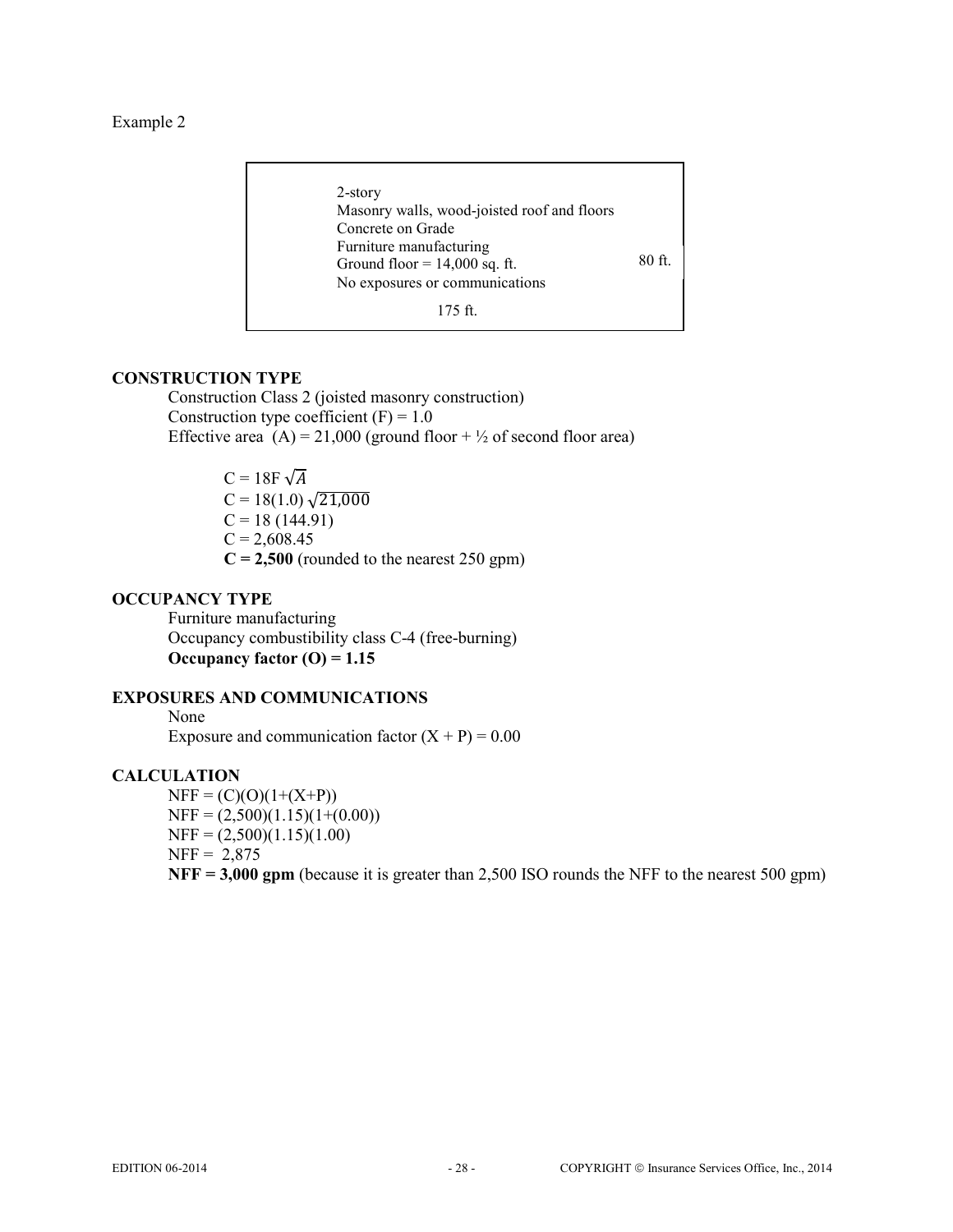Example 3



# **CONSTRUCTION TYPE**

Construction Class 1 (wood-frame construction) Construction type coefficient  $(F) = 1.5$ Effective area  $(A) = 2,655$  (ground floor +  $\frac{1}{2}$  of second floor area)

> $C = 18F \sqrt{A}$  $C = 18(1.5)\sqrt{2,655}$  $C = 27(51.53)$  $C = 1,391.31$  $C = 1,500$  (rounded to the nearest 250 gpm)

## **OCCUPANCY TYPE**

 Cabinet making (occupies over 25% of the total floor of the building) Occupancy combustibility class C-4 (free-burning) **Occupancy factor (O) = 1.15** 

## **EXPOSURES AND COMMUNICATIONS**

Exposure charge for Building  $A = 0.126$  (From Table 330A(1)) Exposure charge for Building  $B = 0.0210$  (From Table 330A(3)) The building with the highest charge is Building A. Exposure factor  $(X) = 0.126$ Communication  $(P)$  factor = none **Exposure and communication factor**  $(X + P) = 0.126$ 

## **CALCULATION**

 $NFF = (C)(O)(1+(X+P))$  $NFF = (1,500)(1.15)(1+(0.126))$  $NFF = (1,500)(1.15)(1.126)$  $NFF = 1942$ **NFF = 2,000 gpm** (because it is less than 2,500 ISO rounds the NFF to the nearest 250 gpm)